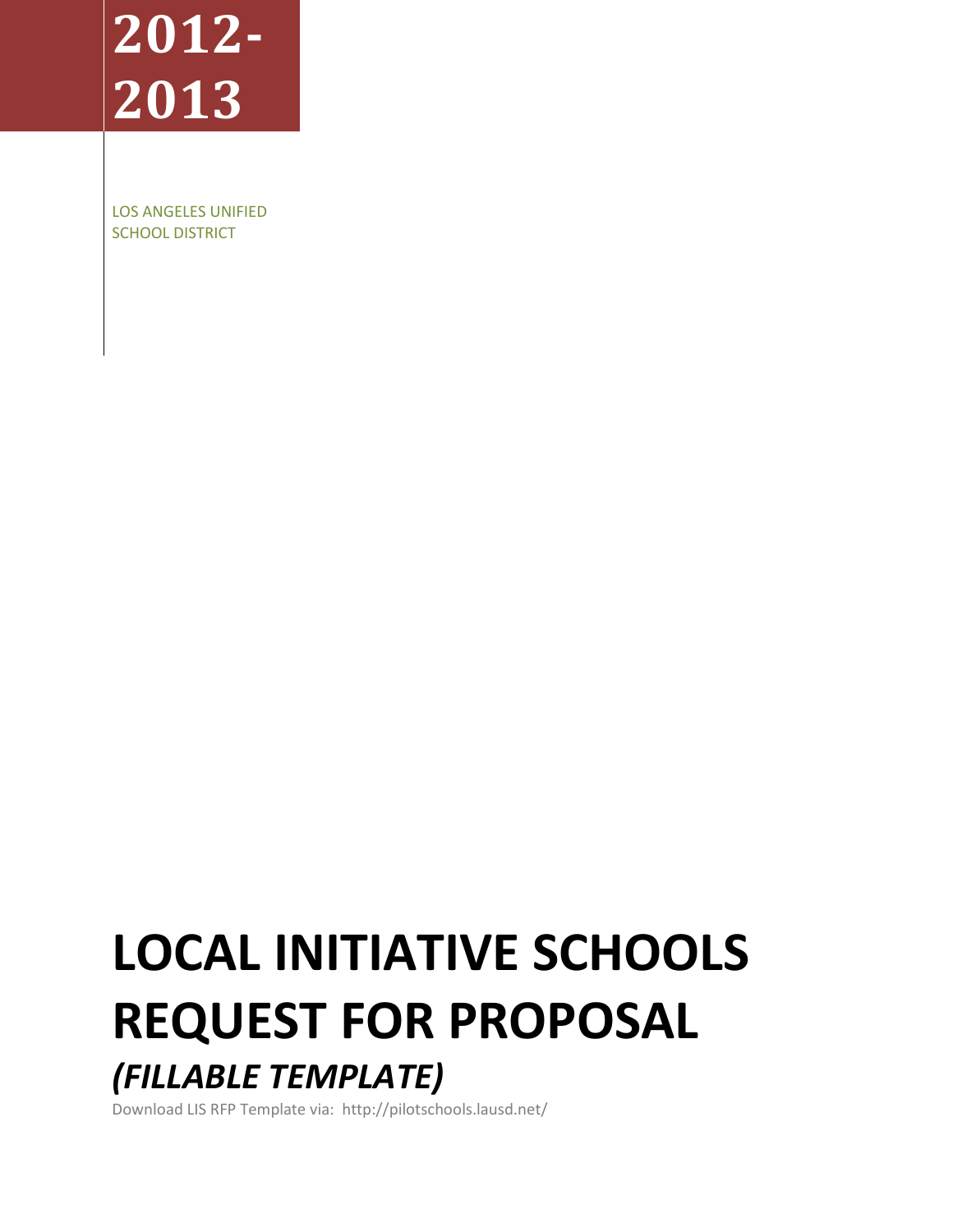## **LOCAL INITIATIVE SCHOOL PLAN**

## **A. MISSION STATEMENT**

Glassell Park School is a learning center where community members interact to create a learning environment that leads to personal, professional, and academic achievement.

## **B. VISION STATEMENT (1-2 pages, includes Section A)**

The teachers, administrators, students, staff and parents of Glassell Park Elementary believe that ALL students can learn and are dedicated to design and participate in a learning environment that promotes, supports, and maximizes student progress.

## **C. SCHOOL DATA PROFILE/ANALYSIS (2-3 pages)**

Glassell Park Elementary School(GPES) is a school with a strong community, caring parents, committed teachers and staff, and energetic students. However, in recent years it has become a program improvement school, currently, year four, and has struggled to regain lost ground. In two years, 2009-2010 and 2010-2011, the API fell a combined 29 points. Last year, GPES recovered 12 of those points. We seek to continue these gains and improve our school by becoming a LIS school and implementing some autonomies in the coming years to address issues that may hinder continued progress. For our initial application we look to adopt four major autonomies: requirement for mutual consent, budget, assessment, and professional development.

In order to gauge how our chosen autonomies will be implemented, we need to first take a step back and look at our school data to see: where our areas of strengths and areas of concerns lie, where we have seen improvement in recent years, look at positive and negative trends, and identify root causes of persistent trends. Once we have identified the underlying causes and trends, we can forge forward with our plan to improve our school.

GPES's strengths stem from its experienced, dedicated, and hard working staff and teachers. Our teaching staff is made up of an above district average percent of NCLB highly qualified teachers, last year at 100%. 91% of our teachers have been at GPES for over three years, most well over three years. They spend countless hours planning lessons for students, assessing their needs, and honing their craft. Many spend time after school tutoring students who need extra help. Along with the teachers, GPES also has teachers out of the classroom that provide Tier 2 &3 support to those students who are not meeting their learning goals and need extra help. They provide professional development for teachers and staff that bring the staff together to analyze data, form goals, and plan action to better our school. Our support staff also helps create an atmosphere and environment at our school that makes our staff, parents, and students feel safe. Each year in our surveys staff, parents, and students say overwhelmingly (over 90%) that they feel welcome and safe at GPES.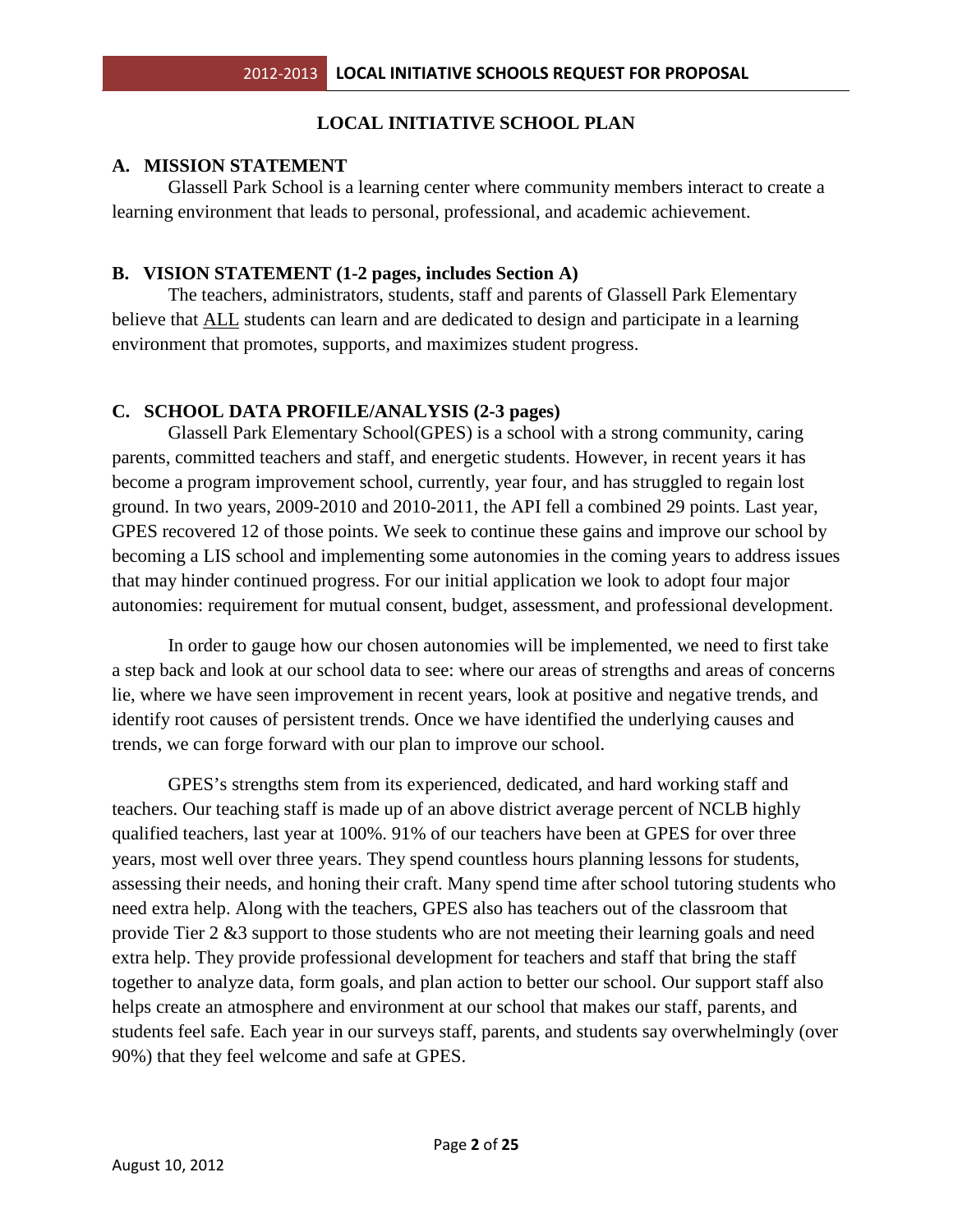Our students also represent a strength of our school. They have excellent attendance. Over the past four years our student attendance has been above the district average. Last year 70% of the students had an attendance rate of at least 96%, 2% higher than the district average. The student body is also well behaved with 0% of the students being suspended in 2012, and over the past four years our suspension rate has been below the district average.

In academics, our strength can be seen in our CST English scores that have steadily increased. In 2005-2006 we stood at 34% proficient and advanced and last year we reached 46%, a growth of 12 percentage points over that time period.

So, if GPES has so many strengths, what is keeping us from achieving our goals? First, let's look at the data and trends observed over the last few years. Going back to 2007-2008, one can see that our students were achieving proficient and advanced levels in mathematics comparable to the district average, both being 57%. In English our students were a respectable 4 percentage points away from the district average. However, looking at the 2012 data, we find ourselves 15 percentage points behind the district average in mathematics and 8 percentage points behind in English. Worse yet, in math, while the district average of proficient and advanced continues to increase 4 percentage points in Math over this period of time, GPES scores have declined 11 percentage points in math. Our English Language Arts scores fare better than in math. However, when looking at  $3<sup>rd</sup>$  grade data, our scores have remained farily steady. While the District's average for  $3<sup>rd</sup>$  grade students has continued to rise almost 10% over the last 4 years, Glassell Park student scores have slightly fluctuated.

While this data may be disheartening, GPES has seen improvements in recent years. Teachers are working diligently to face the challenges of being a program improvement school. We have made a recommitment to Accelerated Reader, have put RTI strategies into place, and have focused on areas of weakness in language arts. This had lead to steady gains in our English CST scores. RTI strategies have also lead to gains for those students who were identified for extra help.

After analyzing the data and trends, it is important to seek to find the root causes for the concerns we have here at GPES. One possible underlying problem seems evident when looking at the data is that while parents feel welcomed at our school, only slightly more than half feel that they they communicate with their children's teachers regarding their academic progress. Another problem is that teacher attendance is slightly below the district's average. This is a recent trend that seems to coincide with lack of progress in the school's API.

However, applying to be a LIS school involves utilizying waivers to improve our school. With that in mind we have identified some major problems and trends that need to be addressed. Most importantly, GPES has had 5 different principals in 6 years. With so much turnover in leadership, it has been difficult for the staff to identify a unifying direction for the past few years. With each new leader, the school's focus is slightly changed and a period of adjustment by both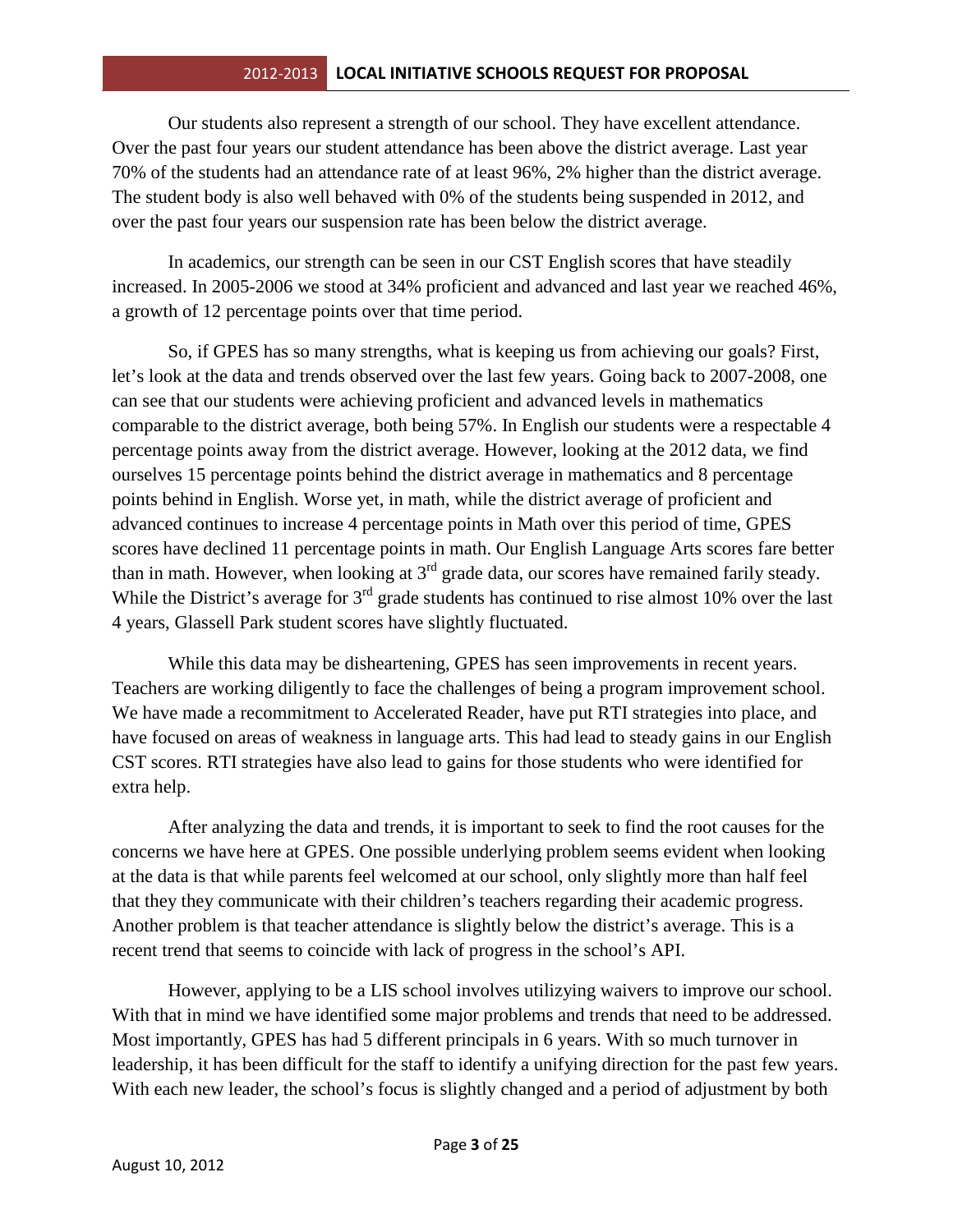the staff and the principal is needed to acclimate themselves. GPES has the hope that our current leader has committed to creating a unifying direction and we seek to solidify that direction by becoming a LIS school and using the mutual consent waiver. We also want to ensure that those we hire at our school share our vision.

Professional development is also a waiver for which we are applying and something the school feels is one of the root causes for our lack of progress. While we have used our professional development time to analyze data and identity areas of need, we also need to create a steady vision and direct our professional development to help teachers gain strategies and skills to better serve students. We also seek to create consistent strategies within the school that will be utilized within grade levels and from one grade to the next. It is important that we make sure that all teachers are taught these strategies and are using them in their classrooms. Currently, we have teachers who have had professional development on some strategies but not others, and we have new teachers to the school who are not given professional development on strategies the school wants to use. By addressing professional development needs we can create a more consistent learning environment.

Another issue that may be a root cause for the lack of progress is teachers not consistently teaching at the same grade level. When teachers experience teaching the same standards year after year they are able to revise their teaching strategies to reach more students. While at this time we are not applying for this waiver, we do seek to address this issue with our current single plan for student achievement.

## **D. RATIONALE FOR CHOOSING THE LOCAL INITIATIVE SCHOOL MODEL (1-2 pages)**

The Glassell Park teachers, administrators, parents and community members believe that establishing a Local Initiative School (LIS) at Glassell Park will result in improving school performance and student achievement by utilizing increased autonomy and flexibility. Since October 2013, Glassell Park Elementary members have convened at various staff developments, community and parent meetings. The initial purpose was to meet in order to analyze, discuss, and propose that new measures be put in place to facilitate greater autonomy, student growth, and staff cohesion. It has been mutually agreed upon that establishing a Local Initiative School will help form and shape the collective vision at this school. If the goal is to prepare the students, and as a result, the surrounding community with  $21<sup>st</sup>$  century skills, then CHANGE must happen. Gaining more ownership will prepare teachers, support staff, administration, parents, and students to hone in on fostering creativity, collaboration, critical thinking, and communication.

One area of great concern is the lack of growth in student achievement as measured by California State Tests. Glassell Park Elementary scored an API of 748 for the 2011-2012 academic year, and is in **year four of Program Improvement**. Of the 561 students, only 46% are meeting California standards in English Language Arts scoring Proficient or Advanced. The 46% of the student population falls short of meeting the LAUSD average of 53% of students who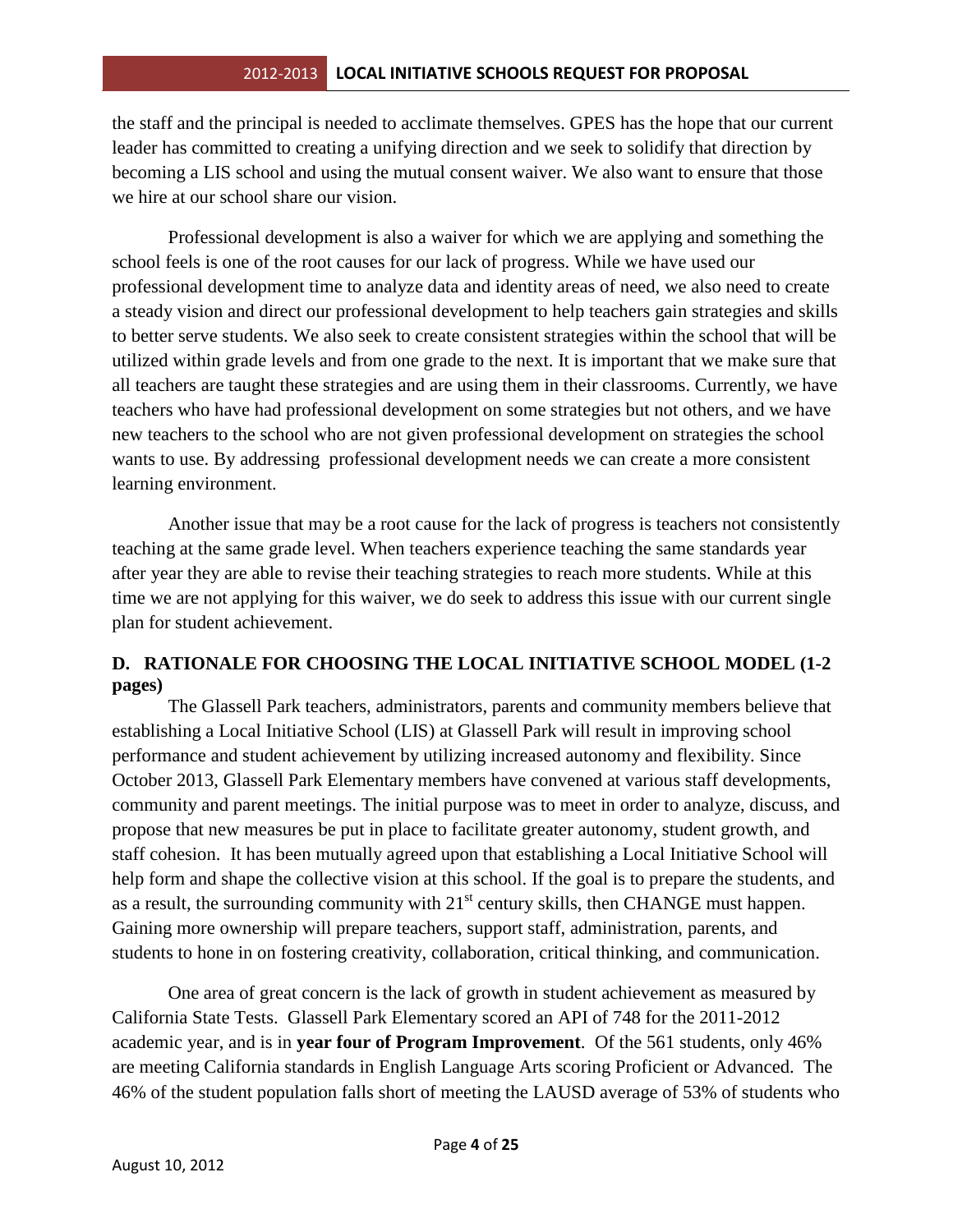scored at those levels of mastery in English Language Arts. Similarly, in Mathematics only 46% of the student population is meeting California standards scoring Proficient or Advanced. The LAUSD average for students meeting California standards in Mathematics was 61% of all students. With these staggering data results, it is crucial for the school learning community to reflect on the next steps needed to achieve more comparable results to schools in the nearby vicinity with the same school demographics and challenges. The School Performance Framework Growth (SPF), or the school's ability to improve performance as measured by Academic Growth Over Time (AGT), indicated that Glassell Park Elementary School earned only 1 point out of 6 possible points. This is yet another demonstration of the school's inability to improve performance with the current school plan. With these concerns at the forefront, being a LIS school would serve to open the lines of communication and professional development ideas not only among the professionals at Glassell Park, but also including collegial dialogue with the staff of successful neighboring schools.

Yet another challenge is the high transiency rate of principals at Glassell Park. In the past six years, Glassell Park has had 5 different principals thereby increasing low morale among the staff, students, parents, and community members. Having different principals with varying visions and foci negatively impacts a school because everyone feels lost, confused, and disconnected from the overall school mission. The current principal has committed to continuing at our school for a number of years until the ambiguity is replaced by a connected sense of the school's mission, to serve the overall child. The hope now is that the flexibility offered by LIS will add to the improvement of student achievement and increase Glassell Park's community morale.

With these challenging factors and data in mind, it is imperative that the stakeholders have a unified voice in the following areas: professional development, budget, assessment and requirement for "mutual consent." Staff development will be planned and implemented returning the focus on teaching students integral skills using proven methods and learning structures such as: Kagan, Project-Based Learning and Writing Workshop. The budget will be adjusted to continue training teachers and support staff in incorporating these learning strategies. Part of the budget will also be utilized to purchase professional materials that will support and supplement the new learning. Assessments will be tailored according to the needs of teacher evaluation and students' success. The pacing and timeline for assessments will be scheduled at the discretion of the teachers and support staff in order to lower the affective filter and stress caused by off-kilter timelines.

Acting with focused determination and urgency, the school community at Glassell Park Elementary is dedicated to addressing the needs of the whole child. These needs will be met by engaging in stimulating student-centered dialogue and action that promotes higher achievement along with staff and community empowerment. As a result, Glassell Park will proudly develop creative, collaborative, communicative, and critical thinkers prepared for the 21<sup>st</sup> century.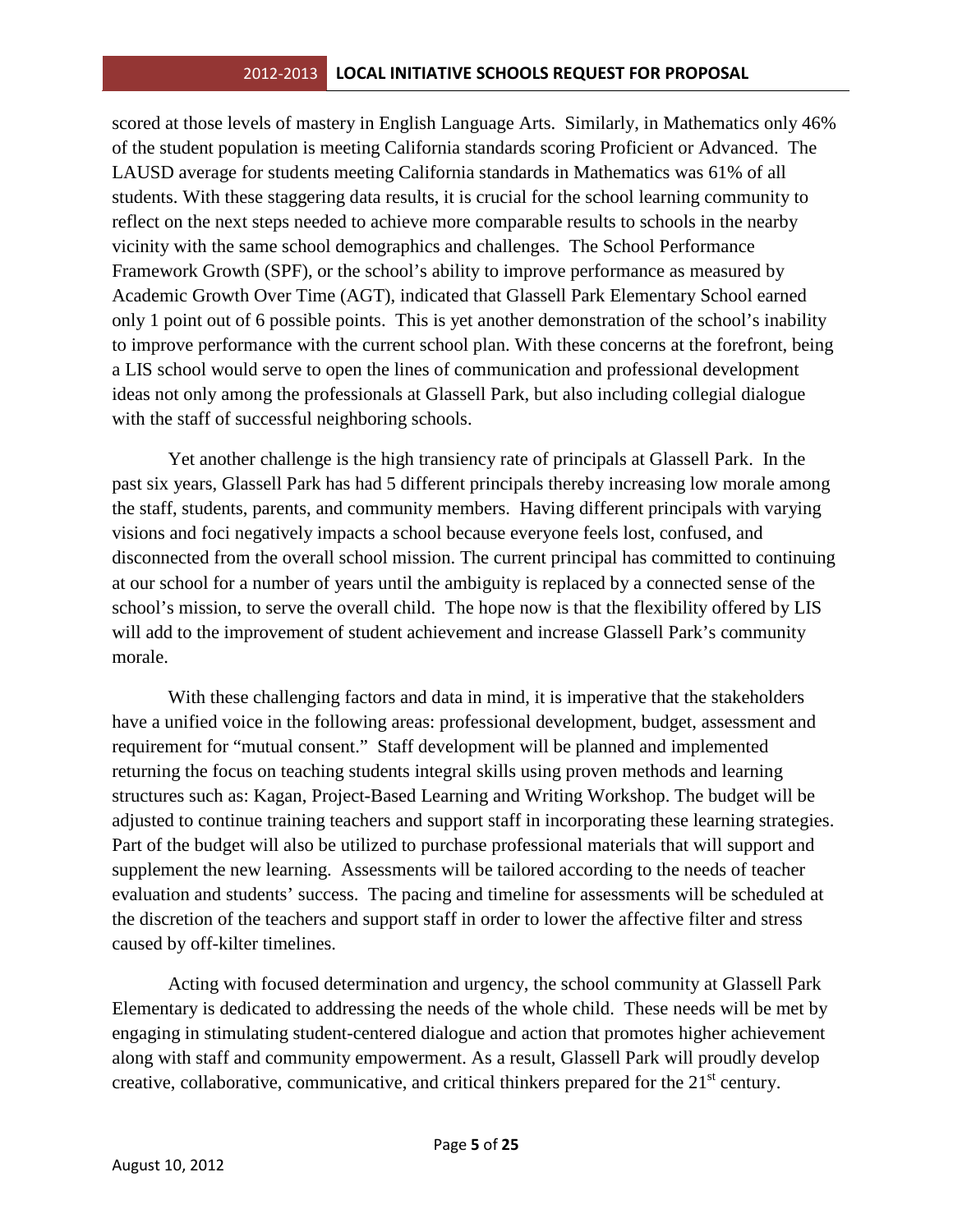#### **E. LOCAL INITIATIVE SCHOOL WAIVER & RATIONALE (1-12pages)**

**Please indicate which waivers you are seeking through your Local Initiative Schools proposal. Build on the priority areas identified above as central to transforming your school. As you are writing this section, please indicate if implementation of the waiver is cost-neutral and if not, identify funding needed for successful implementation.** 

1. *Readoption in the Local Inititative School program of any current special conditions/waivers that are already applicable to the school such as School Based Management (SBM).*

 *Yes, we are selecting this waiver* **X** *No, we are not selecting this waiver*

## *If you have selected no, please proceed to number 2. If you have selected yes, please address the following prompts:*

- i. What areas of concern identified in Section C do you believe this waiver will help your school impact?
- ii. Describe how you will implement this waiver and the alternative language you will substitute for the contract language or policy you are waiving.
- iii. How will it affect students? How will it affect staff? How will it affect parents?

#### *2. Methods to improve pedagogy and student achievement*

 *Yes, we are selecting this waiver*  $X$ *No, we are not selecting this waiver* 

#### *If you have selected no, please proceed to number 3. If you have selected yes, please address the following prompts:*

- i. What areas of concern identified in Section C do you believe this waiver will help your school impact?
- ii. Describe how you will implement this waiver and the alternative language you will substitute for the contract language or policy you are waiving.
- iii. How will it affect students? How will it affect staff? How will it affect parents?

#### *3. Locally determined curriculum, instructional standards, objectives, and special emphasis supplanting District standards (subject to State and District minimum curriculum standards)*

*Yes, we are selecting this waiver* **X** *No, we are not selecting this waiver*

*If you have selected no, please proceed to number 4. If you have selected yes, please address the following prompts:*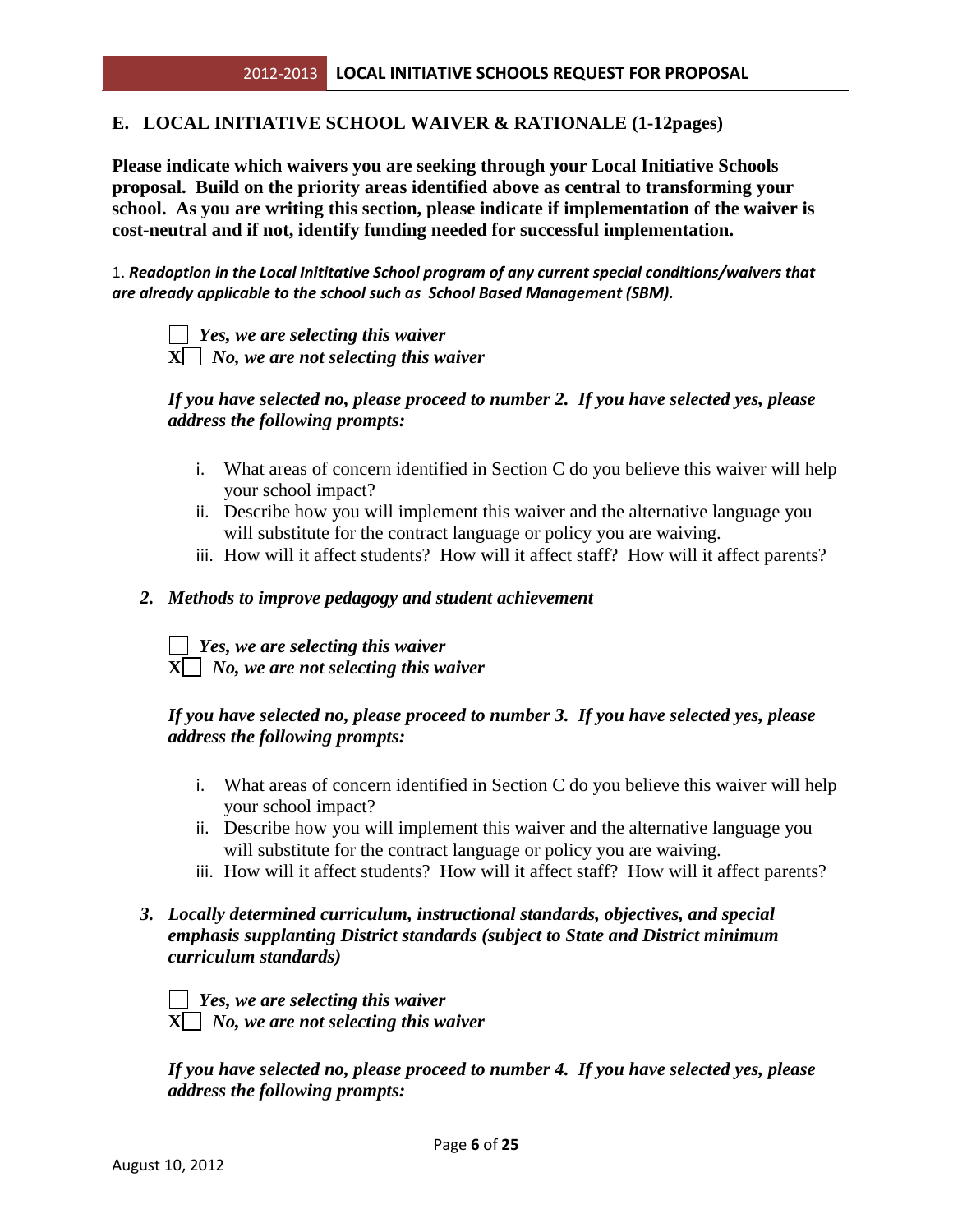- i. What areas of concern identified in Section C do you believe this waiver will help your school impact?
- ii. Describe how you will implement this waiver and the alternative language you will substitute for the contract language or policy you are waiving.
- iii. How will it affect students? How will it affect staff? How will it affect parents?

#### 4. *Assessment*

**X** *Yes, we are selecting this waiver No, we are not selecting this waiver*

## *If you have selected no, please proceed to number 5. If you have selected yes, please address the following prompts:*

i. What areas of concern identified in Section C do you believe this waiver will help your school impact?

From 2005-2007, Glassell Park Elementary School's CST/AYP scores trended toward improvement each year. Since 2008, our CST/AYP test scores have trended downward. We understand a need to review how and when we are collecting academic data from our students through the periodic assessments provided by the District.

During the 2011-2012 school year:

- 46% of our students scored proficient or advanced in English language arts as well as in math: We experienced a 6% increase in English language arts and a 4% decrease in math scores.
- 26% of our  $3<sup>rd</sup>$  grade students scored proficient or advanced in English language arts, a drop of 7% from the previous year.

We believe this waiver will empower us to use the current periodic assessments used by the District in more efficient ways as we address the lack of proficiency among our entire student population but especially with our ELD students. We believe our waiver provides a childcentered approach more than the current assessment schedule.

ii. Describe how you will implement this waiver and the alternative language you will substitute for the contract language or policy you are waiving.

The current timeline in which the District expects students to perform at the proficient level on the periodic assessments limits how effectively the classroom teacher can teach the required content and intervene to assist students who are not performing at a proficient level once data has been released/determined. This waiver will allow the school to change the timeline of the assessments in order to both teach the content in depth and receive the data from the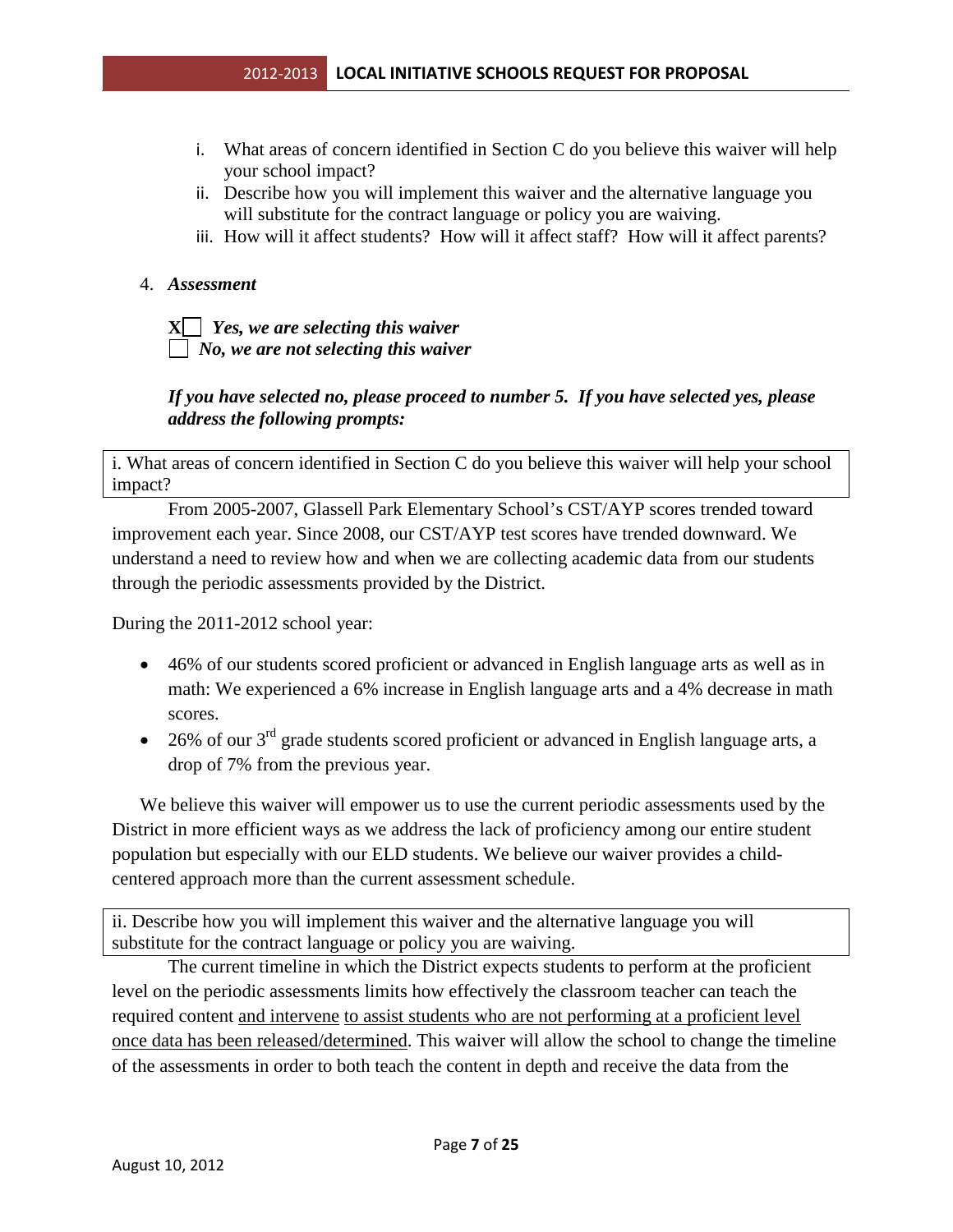assessment in order to provide adequate time to intervene prior to the next required assessment and especially before the administration of the CST/Common Core Assessment.

| 2012-2013                                  |               | <b>Proposed/Tentative</b>                                 |                                                                                                                                     |
|--------------------------------------------|---------------|-----------------------------------------------------------|-------------------------------------------------------------------------------------------------------------------------------------|
| <b>Assessment Timeline</b>                 |               | 2013-2014<br><b>Assessment Timeline</b>                   |                                                                                                                                     |
|                                            |               | with waiver                                               |                                                                                                                                     |
| $6th$ Grade ELA                            | Oct. 1, 2012  | <b>School-wide ELA</b>                                    | Sept. 23, 2013                                                                                                                      |
| School-wide Math                           | Oct. 15, 2012 | <b>School-wide Math</b>                                   | Oct. 14, 2013                                                                                                                       |
| 6 <sup>th</sup> Grade Science              | Oct. 15, 2012 | $4th/5th/6th$ Science                                     | Nov. 4, 2013                                                                                                                        |
| $4th/5th$ Grade Science                    | Oct. 22, 2012 | <b>School-wide ELA</b>                                    | Jan. 27, 2014                                                                                                                       |
| School-wide ELA                            | Oct. 29, 2012 | <b>School-wide Math</b>                                   | Feb. 17, 2014                                                                                                                       |
| $6th$ Grade ELA                            | Dec. 3, 2012  | $4^{\text{th}}/5^{\text{th}}/6^{\text{th}}$ Science       | March 3, 2014                                                                                                                       |
| School-wide Math                           | Jan. 14, 2013 | $CST**$                                                   | April 7, 2014**                                                                                                                     |
|                                            |               | 4 <sup>th</sup> Grade Writing                             | April 21, 2014**                                                                                                                    |
| $4th/5th$ Grade Science                    | Jan. 22, 2013 | School-wide ELA                                           | May 6, 2014                                                                                                                         |
| $\overline{6}$ <sup>th</sup> Grade Science | Feb. 4, 2013  | <b>School-wide Math</b>                                   | May 27, 2014                                                                                                                        |
| School-wide ELA                            | Feb. 25, 2013 | 4 <sup>th</sup> /5 <sup>th</sup> /6 <sup>th</sup> Science | 3 <sup>rd</sup> Round<br><b>Eliminated All</b><br>science content<br>would be tested<br><b>before CST during</b><br>prior 2 science |
|                                            |               |                                                           | testing windows                                                                                                                     |
| 4 <sup>th</sup> Grade Writing              | Mar. 5, 2013  |                                                           |                                                                                                                                     |
| $6th$ Grade ELA                            | Mar. 11, 2013 | $4^{th}/5^{th}$ MAZE                                      | After CST**                                                                                                                         |
| $4^{th}/5^{th}$ MAZE                       | April 1, 2013 | 5 <sup>th</sup> Grade Math<br><b>Diagnostic</b>           | After CST**                                                                                                                         |
| $4th/5th$ Grade Science                    | April 8, 2013 | <b>ELD Assessments and</b><br>portfolios                  | Begin 3 weeks prior<br>to each progress                                                                                             |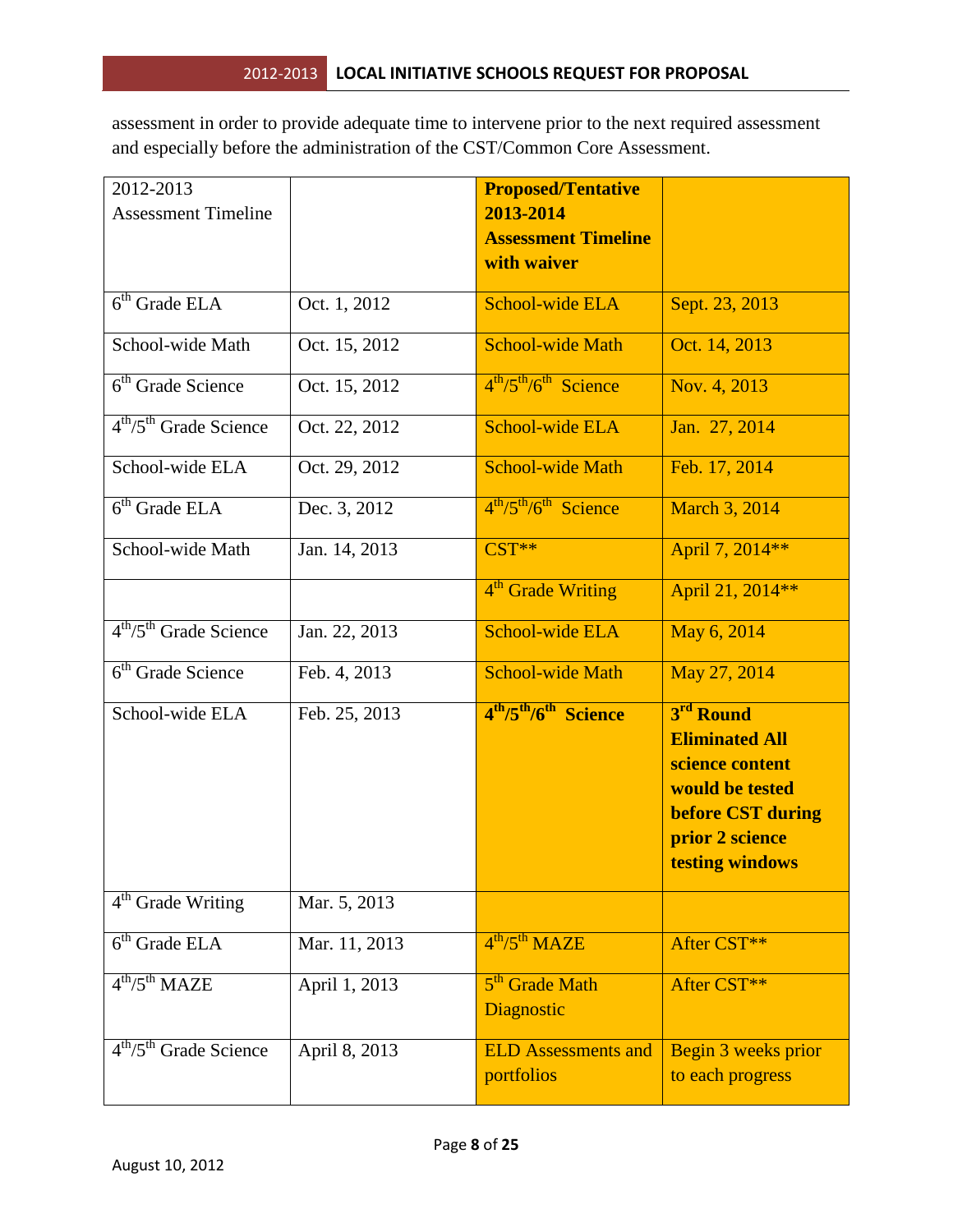|                            |                      |                     | reporting period. |
|----------------------------|----------------------|---------------------|-------------------|
| <b>CST</b>                 | April 10-May 9, 2013 |                     |                   |
| $6th$ Grade Science        | April 29, 2013       |                     |                   |
| 5 <sup>th</sup> Grade Math | May 13, 2013         |                     |                   |
| Diagnostic                 |                      |                     |                   |
| $4^{th}/5^{th}$ ELA        | May 20, 2013         |                     |                   |
|                            |                      |                     |                   |
|                            |                      | **Exact date of CST |                   |
|                            |                      | <b>TBD</b>          |                   |

iii. How will it affect students? How will it affect staff? How will it affect parents?

#### **Students:**

The affective filter of all students will decrease due to renewed pacing in teaching and testing of content. Assessments will yield more accurate and valid achievement as students are tested less frequently and given more time to master the required core content.

#### **Staff:**

Teachers and support staff will have adequate time to prepare effective interventions for students who do not achieve proficiency on the periodic assessments without the unintended anxiety caused by the current testing timeline and tremendous amount of content that students need to master especially in grades 4-6.

#### **Parents:**

Opportunities for parents to participate in specially designed interventions for their children will increase with this waiver: Teachers will be able to adequately reflect on their practice and report to parents as they improve collaborative efforts to improve learning for individual students.

#### *5. Local Schedule and Strategies*

 *Yes, we are selecting this waiver* **X** *No, we are not selecting this waiver*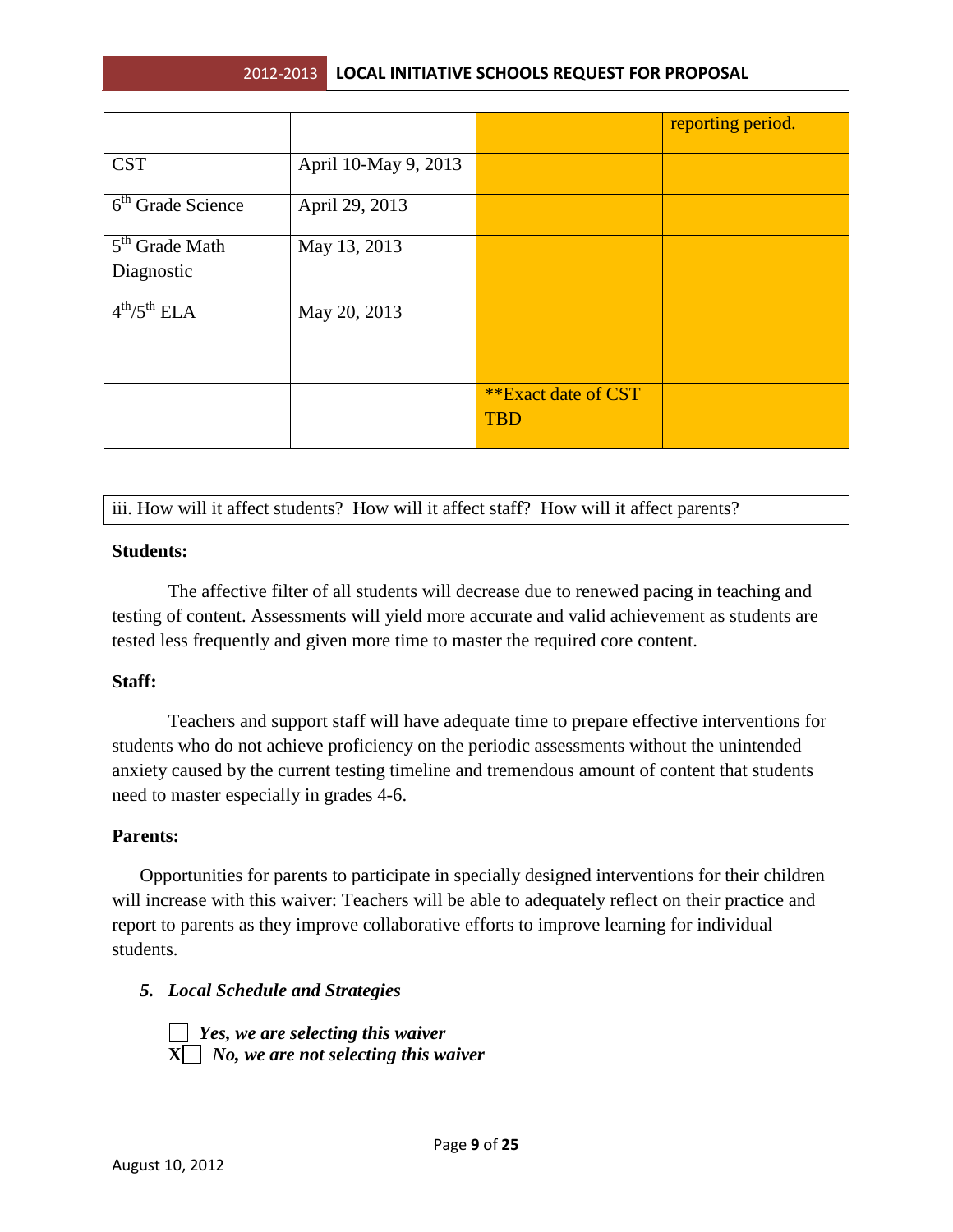## *If you have selected no, please proceed to number 6. If you have selected yes, please address the following prompts:*

- i. What areas of concern identified in Section C do you believe this waiver will help your school impact?
- ii. Describe how you will implement this waiver and the alternative language you will substitute for the contract language or policy you are waiving.
- iii. How will it affect students? How will it affect staff? How will it affect parents?

## *6. Internal Organization Plan*

 *Yes, we are selecting this waiver* **X** *No, we are not selecting this waiver*

## *If you have selected no, please proceed to number 7. If you have selected yes, please address the following prompts:*

- i. What areas of concern identified in Section C do you believe this waiver will help your school impact?
- ii. Describe how you will implement this waiver and the alternative language you will substitute for the contract language or policy you are waiving.
- iii. How will it affect students? How will it affect staff? How will it affect parents?

#### *7. Professional Development*

**X** *Yes, we are selecting this waiver No, we are not selecting this waiver*

*If you have selected no, please proceed to number 8. If you have selected yes, please address the following prompts:*

*i. The areas of concern were formulated through teacher analysis, principal observation, LIS team analysis, SPSA team analysis, and ELAC parent committee analysis. The key findings are summarized below.* 

Teacher analysis:

- Share responsibility by grade level
- Specific strategies to use in the classroom
- Intervention training for Universal Access in the classroom
- Differentiation instruction in the classroom
- "Kagan" training (accountable student talk)
- Project Based Learning (PBL) for more in depth study by students
- Writers workshop
- Questioning techniques
- Critical thinking skills for students
- Consistent school-wide goals that are revisited through the year and the following years
- Posted goals in teachers lounge and classrooms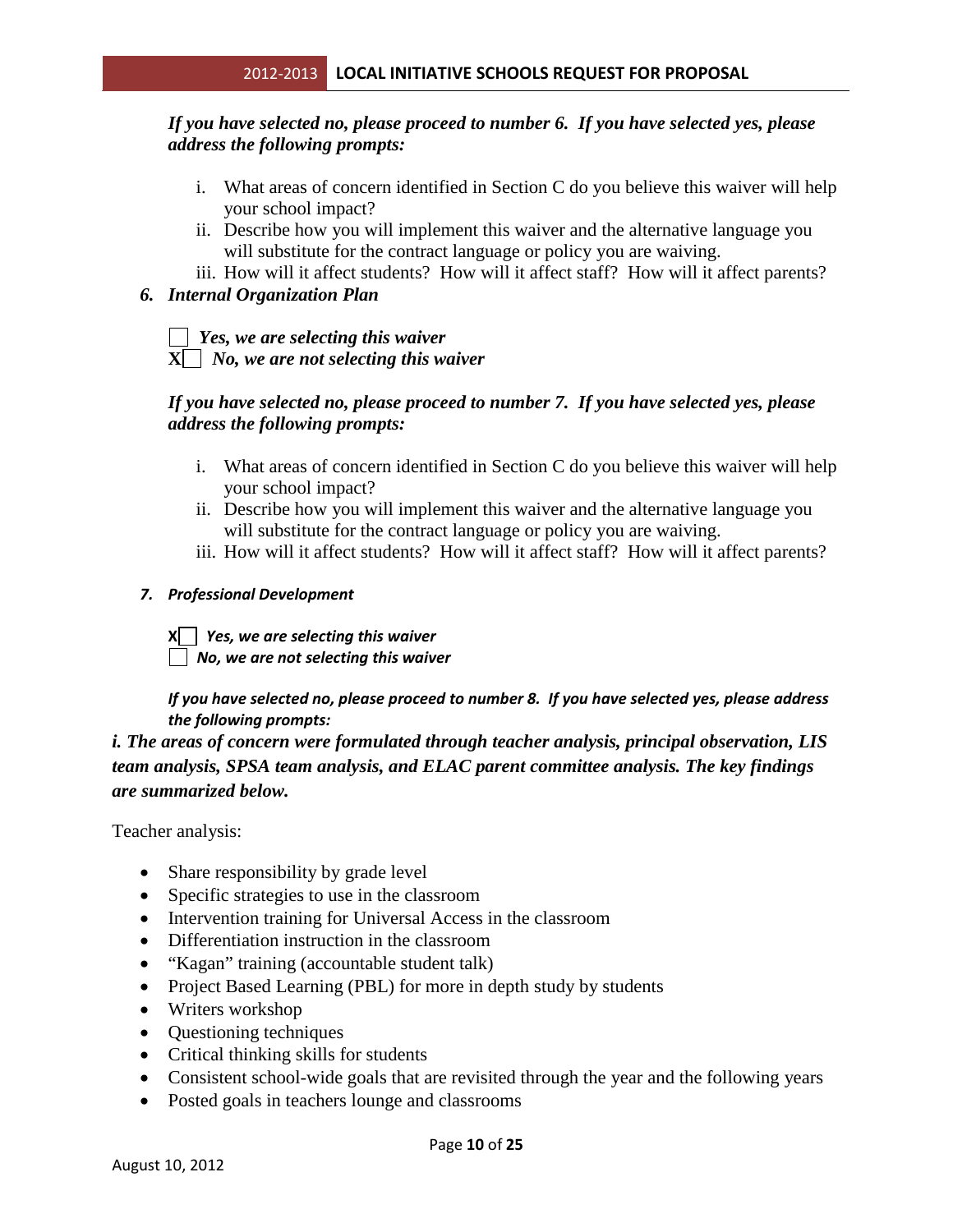Principal analysis:

- Higher order questioning
- Stating objectives
- Student to student interaction-accountable talk

LIST team analysis:

- Math: 15 percentage points behind district average; Glassell Park ES has declined over several years for a total of 11 percentage points
- Parent involvement: slightly more than half feel like they can talk to the teachers about their child's work
- Teacher attendance: Glassell Park ES is slightly below district's average.

SPSA team analysis:

- 12/17 AYP goals were met
- Met student participation rate
- Met ELA targets under "safe harbor" classification
- 5 year trend shows that there is limited progress
- Math CST scores show that in 2010 49.7% were Proficient and Advanced and in 2011 only 46.2% were Proficient and Advanced showing a -3.5% decline
- 5 year trend for EL's shows that -14.5% decline
- Possible factors are: yearly changes in administration and direction; state and national examination of testing scores; decreased funding \$; lack of cohesive integration of language arts and ELD program at school site; loss of Math Coach & no professional development addressing math for two years

ELAC parent committee analysis:

- Intervention in Language Arts and Math for students is needed
- Differentiation of instruction in the classroom
- Maintain and increase out of classroom personnel to help support students
- Professional development about English Language components

After close examination from teachers and staff, principals from local areas, LIS team, SPSP team, and the ELAC parent committee several trends became evident. Data analysis illustrated that language arts and math were two subject areas that needed attention as well as specific skills within those areas. Our school teams and committees agreed that higher order thinking skills needed to be implemented and focused on such as stating objectives, higher order questioning, and accountable student talk. In order to weave these skills into our school's plan, a professional development plan must be in place.

Our school professional development plan will revolve around five areas. According to data analysis the five areas of focus are: team building for our school staff, stating objectives across the subject areas with a focus in ELD and Math, higher order questioning specifically in ELD and Math, accountable student talk, and parent involvement. Professional development will begin with a lesson design focus, then move to lesson study, and finally end in lesson analysis.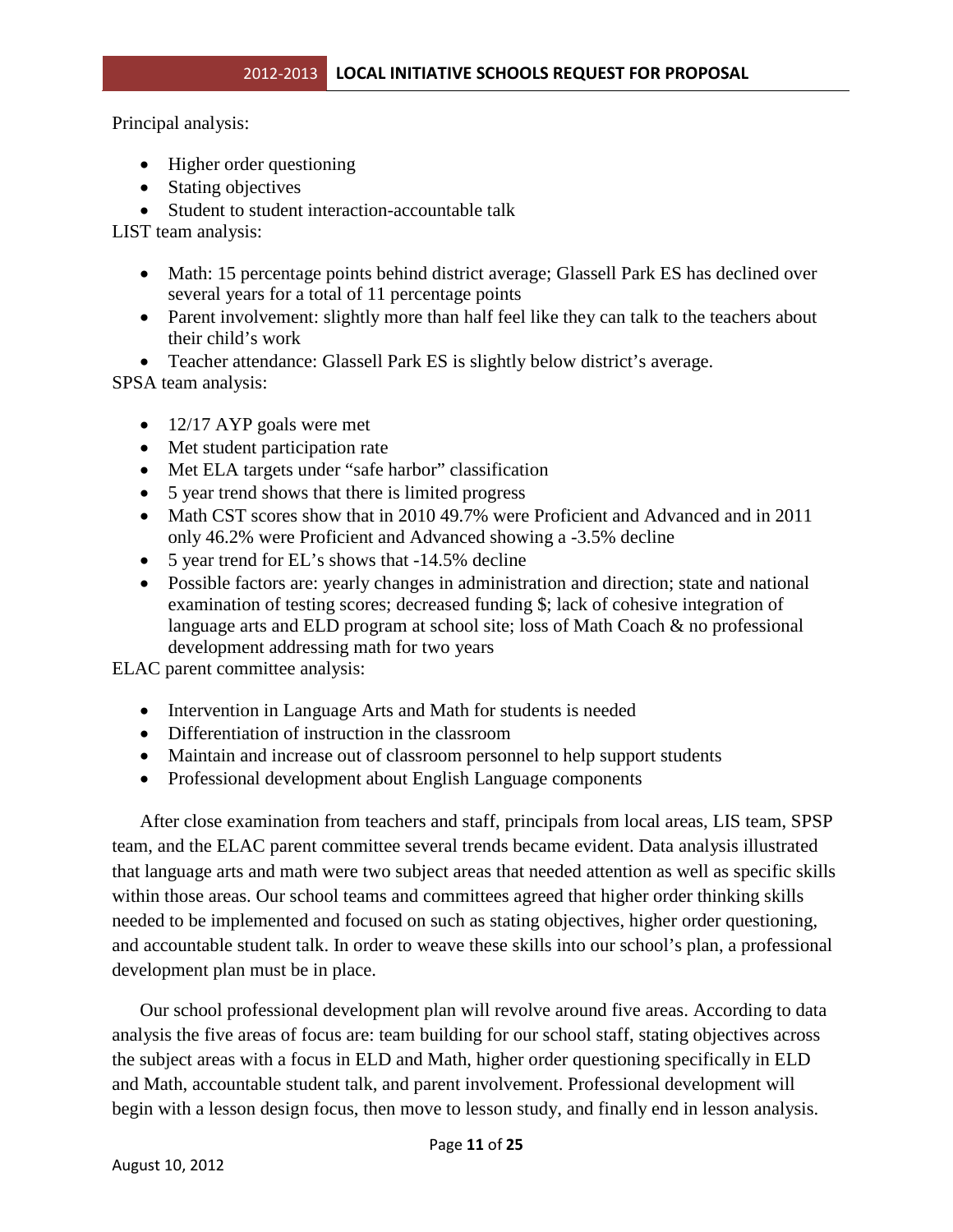Professional development will move in a cycle building and improving on lessons throughout the school year. There will be a focus for each professional development workshop where the format is agreed upon by staff members and committees. Each professional development workshop will then be measured by pre and post surveys as well as using testing data and classroom observations to drive the professional development workshops in the plan. Assessors for each P.D. will be assigned according to topic area and will be analyzed at different dates throughout the school year. This professional development plan will positively impact our school staff, parents and families, and most importantly our students.

The data shows several trends that illustrate a need in the five focus areas stated in the professional development plan. Incorporating our school staff in team building exercises that strengthen our learning community will help us to improve our collaborative relationships. This will allow us to share and learn what techniques and strategies are working so that they become a part of the school culture. Focusing on parent involvement during professional development is another way we can improve our relationships with parents and families. Focusing on what parents want and need instead of what teachers believe is parent involvement will open the door to better relationships with families. Improving these relationships will strengthen our learning community while also reinforcing what is taught in the classroom. Finally, focusing on student engagement will help our students to not only master necessary  $21<sup>st</sup>$  century skills but also generalize and apply those skills beyond Glassell Park Elementary School. Equipping our students with the necessary skills will allow them to succeed throughout their educational carrier and be productive citizens.

| Date           | <b>Topic</b>                                                                                 | <b>Focus</b>                                                                                                                                            | Format                                                                                     | <b>Evidence</b>                                                                                              | <b>Assessors</b>                                                | <b>Frequency</b>                                                     |
|----------------|----------------------------------------------------------------------------------------------|---------------------------------------------------------------------------------------------------------------------------------------------------------|--------------------------------------------------------------------------------------------|--------------------------------------------------------------------------------------------------------------|-----------------------------------------------------------------|----------------------------------------------------------------------|
| $\mathbf{1}$   | <b>Team</b><br><b>Building</b> for<br>teachers/staff                                         | FQ: "Where are<br>we and where do<br>we want to go?"<br>*Building<br>collaborative<br>relationships w/in<br>grade levels $\&$<br>across grade<br>levels | Agreed by:<br>*teachers<br>*staff<br>$*P.D.$<br>committee<br>*School<br>Leadership<br>team | *Pre & post<br>survey @<br>different points<br>of year to<br>measure progress<br>of relationship<br>building | $*P.D.$<br>Committee<br>*School Site<br>Council (SSC)           | 3 x's/year<br>(beginning of<br>yr, middle of<br>yr. & end of<br>yr.) |
| $\overline{2}$ | <b>Stating</b><br><i><b>Objectives</b></i> in<br>subject areas<br>$w/$ a focus in:<br>$*ELD$ | Step#1-Lesson<br><b>Design</b><br>FQ:"What<br>exactly does<br>stating objectives                                                                        | Agreed by:<br>*teachers<br>*staff                                                          | *Pre $\&$ post<br>survey $@$<br>different points<br>of year to<br>measure<br>implementation                  | <i>*Grade levels</i><br>(monthly)<br>*P.D. committee<br>*School | 3 x's/year<br>(quarterly)                                            |

| 2013-14 Tentative Professional Development Calendar |  |
|-----------------------------------------------------|--|
|-----------------------------------------------------|--|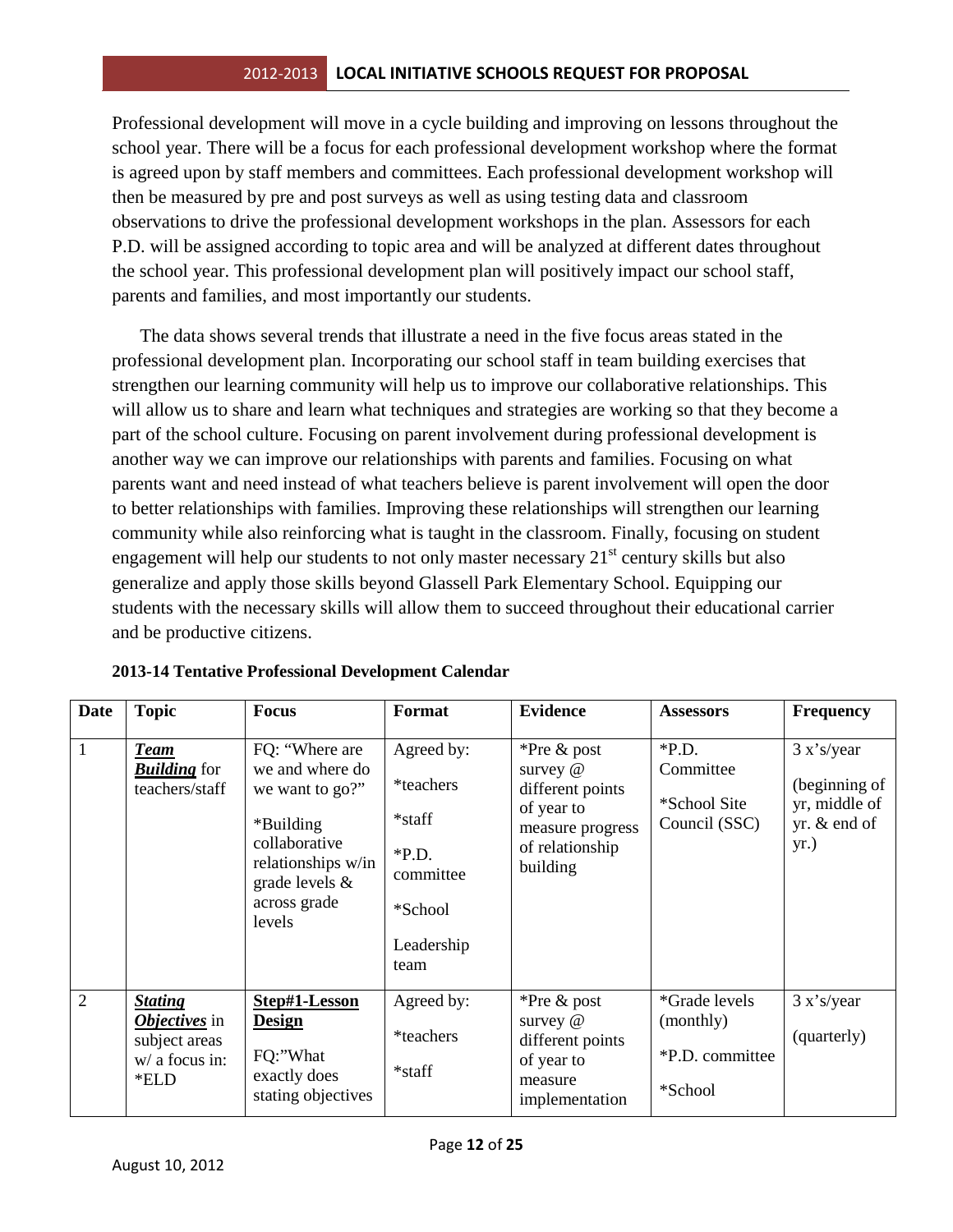|                | *Math.                                                                                                                                               | look like?"<br>*Model, practice,<br>and take back to<br>the classroom.                                                                              | $*P.D.$<br>committee<br>*School<br>Leadership<br>team                                                         | & progress of<br>stating<br>objectives.<br>*teacher wk<br>samples posted in<br>classroom<br>*Reflected in<br>student test<br>scores?                                               | Leadership<br>Team (monthly)                                                             |                                                                     |
|----------------|------------------------------------------------------------------------------------------------------------------------------------------------------|-----------------------------------------------------------------------------------------------------------------------------------------------------|---------------------------------------------------------------------------------------------------------------|------------------------------------------------------------------------------------------------------------------------------------------------------------------------------------|------------------------------------------------------------------------------------------|---------------------------------------------------------------------|
| 3              | <b>Higher Order</b><br><b>Questioning</b><br>in subject<br>areas w/a<br>focus in:<br>*ELD<br>*Math                                                   | Step#1-Lesson<br><b>Design</b><br>FQ: "How can<br>we incorporate<br>this into<br>daily/weekly<br>lessons?'                                          | Agreed by:<br>*teachers<br>*staff<br>$*P.D.$<br>committee<br>*School<br>Leadership<br>Team                    | *Pre & post<br>survey @<br>different points<br>of year to<br>measure<br>implementation<br>& progress of<br>higher order<br>questioning<br>*Reflected in<br>student test<br>scores? | *Grade levels<br>(monthly)<br>*P.D. committee<br>*School<br>Leadership<br>Team (monthly) | 3 x's/year<br>(quarterly)                                           |
| $\overline{4}$ | <b>Parent</b><br><b>Involvement</b><br>Setting up<br>community<br>events for the<br>year<br>(calendar) $&$<br>point people<br>for specific<br>events | FQ: "Who, how,<br>& when are we<br>going to<br>implement<br>events?"<br>1. Evening event<br>2. Saturday event<br>3. Special event<br>(non-academic) | Agreed by:<br>*teachers<br>*staff<br>$*P.D.$<br>committee<br>*School<br>Leadership<br>team<br>$*PTA$<br>*ELAC | *Pre & Post<br>survey $@$<br>beginning of yr $\&$<br>end of year<br>*Pre & post after<br>each event<br>*Annual school<br>survey<br>(LAUSD)                                         | $*P.D.$<br>committee<br>*School<br>Leadership<br>Team<br>*PTA<br>*ELAC                   | *Beginning<br>& end of yr<br>*Before &<br>after each of<br>3 events |
| $\mathfrak{S}$ | <b>Accountable</b><br><b>Student Talk</b>                                                                                                            | Step#1-Lesson<br><b>Design</b><br>FQ: "How can<br>we incorporate<br>this into<br>daily/weekly<br>lessons?"                                          | Agreed by:<br>*teachers<br>*staff<br>$*P.D.$<br>committee                                                     | *Pre & post<br>survey @<br>different points<br>of year to<br>measure<br>implementation<br>& progress of<br>accountable                                                             | *Grade levels<br>(monthly)<br>*P.D. committee<br>*School<br>Leadership<br>Team (monthly) | 3 x's/year<br>(quarterly)                                           |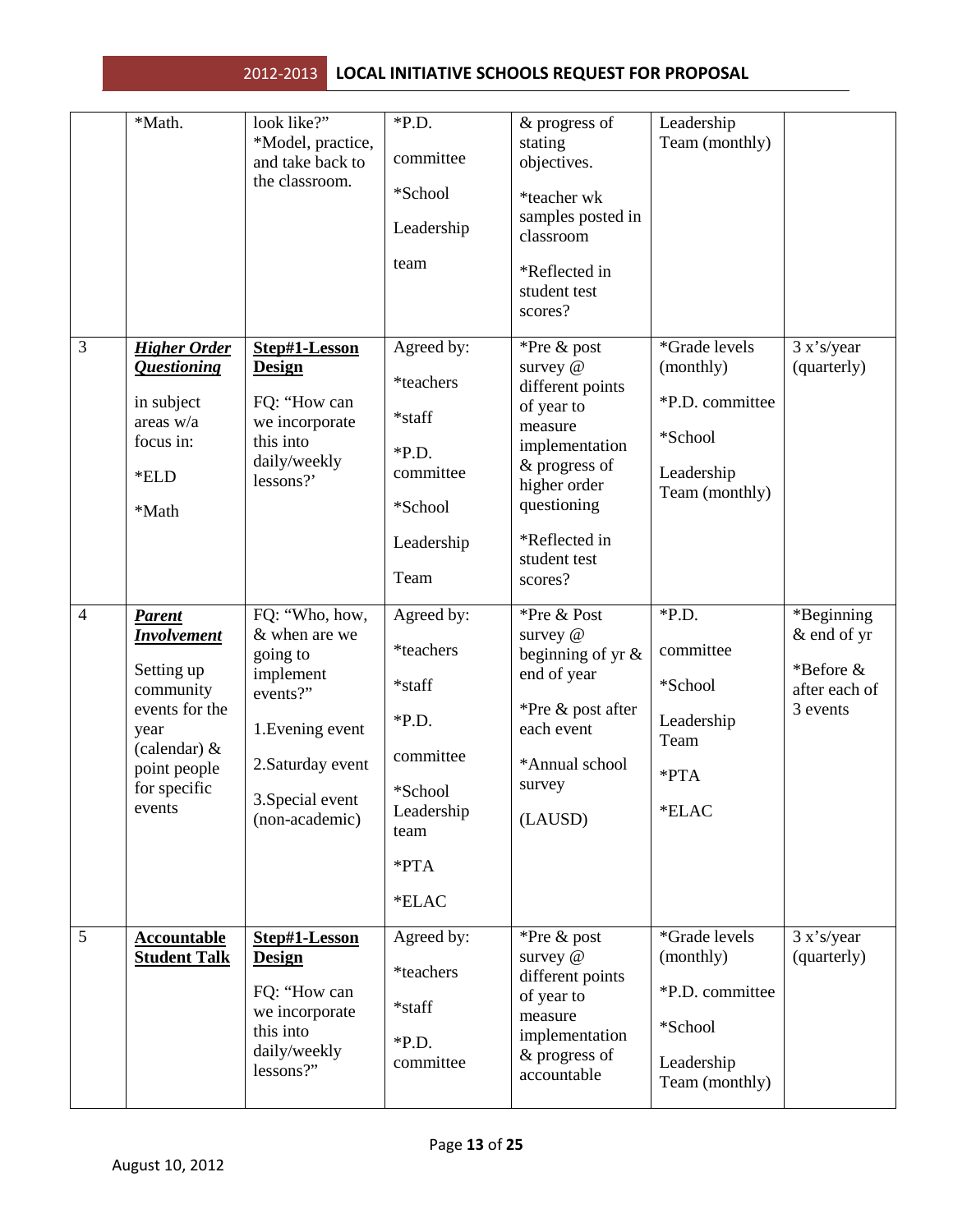|                |                                |                                         | *School            | student talk                        |                              |                                |
|----------------|--------------------------------|-----------------------------------------|--------------------|-------------------------------------|------------------------------|--------------------------------|
|                |                                |                                         | Leadership         | *Reflected in                       |                              |                                |
|                |                                |                                         |                    | student test                        |                              |                                |
|                |                                |                                         | Team               | scores?                             |                              |                                |
| 6              | <b>Team</b><br><b>Building</b> | FQ: "What is and<br>isn't working?"     | Agreed by:         | *Pre & post<br>survey @             | $*P.D.$<br>Committee         | 3 x's/year                     |
|                |                                | *Strengthening                          | *teachers          | different points                    | *School Site                 | (beginning of<br>yr, middle of |
|                |                                | collaborative                           | *staff             | of year to<br>measure progress      | Council (SSC)                | yr. & end of                   |
|                |                                | relationships w/in<br>grade levels $\&$ | $*P.D.$            | of relationship<br>building         |                              | yr.)                           |
|                |                                | across grade<br>levels                  | committee          |                                     |                              |                                |
|                |                                |                                         | *School            |                                     |                              |                                |
|                |                                |                                         | Leadership<br>team |                                     |                              |                                |
| $\overline{7}$ | <b>Stating</b>                 | Step#2-Lesson                           | Agreed by:         | *Pre & post                         | *Grade levels                | 3 x's/year                     |
|                | <b>Objectives</b>              | <b>Study</b>                            | *teachers          | survey @<br>different points        | (monthly)                    | (quarterly)                    |
|                |                                |                                         | *staff             | of year to                          | *P.D. committee              |                                |
|                |                                |                                         | $*P.D.$            | measure<br>implementation           | *School                      |                                |
|                |                                |                                         | committee          | & progress of<br>stating objectives | Leadership<br>Team (monthly) |                                |
|                |                                |                                         | *School            | *Reflected in                       |                              |                                |
|                |                                |                                         | Leadership         | student test<br>scores?             |                              |                                |
|                |                                |                                         | Team               |                                     |                              |                                |
| 8              | <b>Higher Order</b>            | Step#2-Lesson                           | Agreed by:         | *Pre & post                         | *Grade levels                | 3 x's/year                     |
|                | <b>Thinking</b>                | <b>Study</b>                            | *teachers          | survey @<br>different points        | (monthly)                    | (quarterly)                    |
|                |                                |                                         | *staff             | of year to<br>measure               | *P.D. committee              |                                |
|                |                                |                                         | $*P.D.$            | implementation                      | *School                      |                                |
|                |                                |                                         | committee          | & progress of<br>higher order       | Leadership<br>Team (monthly) |                                |
|                |                                |                                         | *School            | questioning                         |                              |                                |
|                |                                |                                         | Leadership         | *Reflected in<br>student test       |                              |                                |
|                |                                |                                         | Team               | scores?                             |                              |                                |
| 9              | <b>Accountable</b>             | Step#2-Lesson                           | Agreed by:         | *Pre & post                         | *Grade levels                | 3 x's/year                     |
|                | <b>Student Talk</b>            | <b>Study</b>                            | *teachers          | survey @<br>different points        | (monthly)                    | (quarterly)                    |
|                |                                |                                         | *staff             | of year to<br>measure               | *P.D. committee              |                                |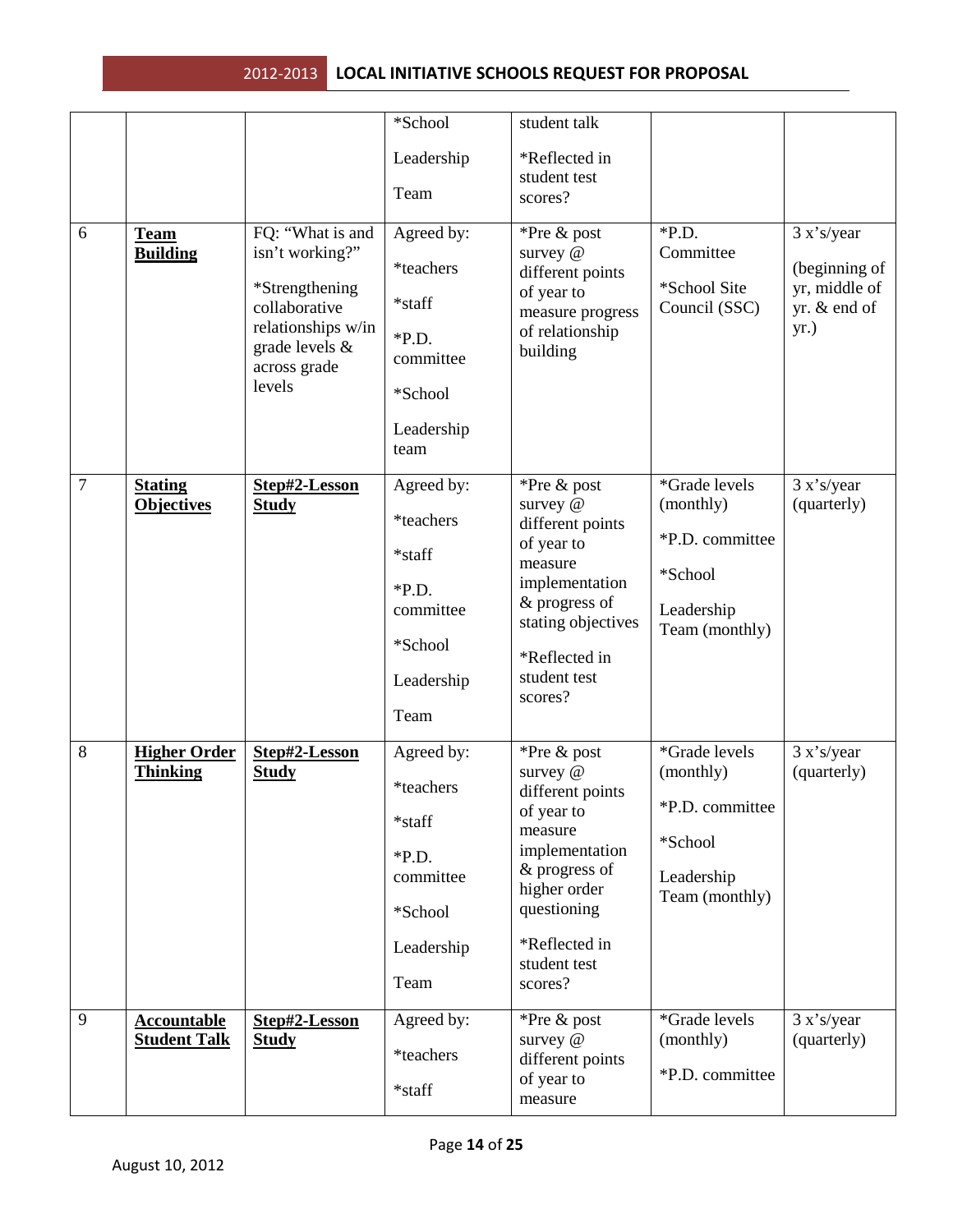| 10 | <b>Parent</b><br>Involvement                                                                            | FQ: "How can<br>we strengthen our<br>events?"<br>1. Evening event<br>2. Saturday event<br>3. Special event<br>(non-academic) | $*P.D.$<br>committee<br>*School<br>Leadership<br>Team<br>Agreed by:<br>*teachers<br>*staff<br>$*P.D.$<br>committee<br>*School<br>Leadership<br>team<br>*PTA<br>*ELAC | implementation<br>& progress of<br>accountable<br>student talk<br>*Reflected in<br>student test<br>scores?<br>*Pre & Post<br>survey @<br>beginning of yr $\&$<br>end of year<br>*Pre & post after<br>each event<br>*Annual school<br>survey<br>(LAUSD) | *School<br>Leadership<br>Team (monthly)<br>$*P.D.$<br>committee<br>*School<br>Leadership<br>Team<br>*PTA<br>*ELAC | *Beginning<br>& end of yr<br>*Before &<br>after each of<br>3 events |
|----|---------------------------------------------------------------------------------------------------------|------------------------------------------------------------------------------------------------------------------------------|----------------------------------------------------------------------------------------------------------------------------------------------------------------------|--------------------------------------------------------------------------------------------------------------------------------------------------------------------------------------------------------------------------------------------------------|-------------------------------------------------------------------------------------------------------------------|---------------------------------------------------------------------|
| 11 | <b>Stating</b><br>Objectives,<br><b>Higher Order</b><br>Thinking,<br>Accountable<br><b>Student Talk</b> | Step#3-End of<br><b>Year Lesson</b><br><b>Analysis</b>                                                                       | Agreed by:<br>*teachers<br>*staff<br>$*P.D.$<br>committee<br>*School<br>Leadership<br>team<br>$*PTA$<br>$*$ ELAC                                                     | *Pre & post<br>survey @<br>different points<br>of year to<br>measure<br>implementation<br>& progress of<br>stating<br>objectives, higher<br>order<br>questioning, $\&$<br>accountable<br>student talk<br>*Reflected in<br>student test<br>scores?      | *Grade levels<br>(monthly)<br>*P.D. committee<br>*School<br>Leadership<br>Team (monthly)                          | 3 x's/year<br>(quarterly)                                           |

## *8. Budget*

**X** *Yes, we are selecting this waiver No, we are not selecting this waiver*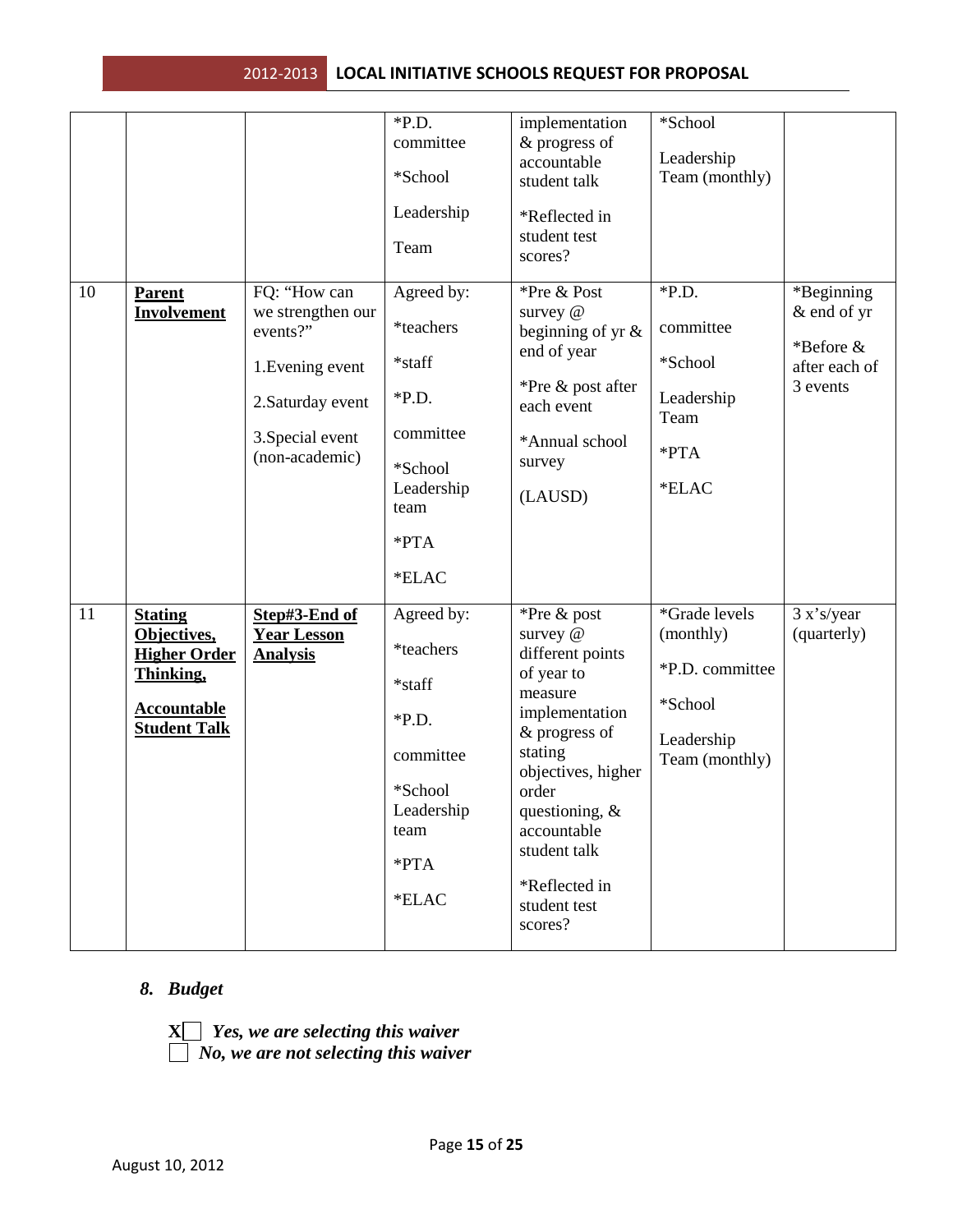## *If you have selected no, please proceed to number 9. If you have selected yes, please address the following prompts:*

i. What areas of concern identified in Section C do you believe this waiver will help your school impact?

This waiver will positively impact our English Language Learner population who have historically had little to no growth in the content areas. Funds will be directed towards resources that will help our ELL population improve academic acheievemnt. Professional development is also an area of concern we believe this waiver will impact positively. While we have used our professional development time to analyze data and identity areas of need, we also need to create a steady vision and direct our professional development to help teachers gain strategies and skills to better serve students. Staff development will be planned and implemented returning the focus on teaching students integral skills using proven methods and learning structures such as: Kagan, Project-Based Learning and Writing Workshop. The budget will be adjusted to continue training teachers and support staff in incorporating these learning strategies. Part of the budget will also be utilized to purchase professional materials that will support and supplement the new learning. By addressing professional development needs we can create a more consistent learning environment.

## ii. Describe how you will implement this waiver and the alternative language you will substitute for the contact language or policy you are waiving.

This waiver will be implemented by allowing for flexibility in the budget accounts. The goal is to have funds in various budget accounts be utilized for other purposes, as deemed appropriate. When funds have been depleted from one account they may be transferred into another.

iii. How will it affect students? How will it affect staff? How will it affect parents? The implementation of this waiver will benefit students by allowing for flexibility and availability of funds for other purposes, rather than the purposes solely intended at the preparation of the budget. Money will be able to be moved to best benefit student needs, rather than being forfeited, as has happened in the past. This waiver will have a positive effect on the staff by allowing them to make budgetary decisions that will benefit the students, and ultimately the parents, by granting greater purchasing flexibility. This flexibility will also allow the staff to seek out professional development opportunities to enhance student achievement (SIOP, Kagen and ELD), with a focus on ELL growth. It will also affect the staff by allocating funds that may be used to purchase an ELD intervention specialist/coach position or provide training for paraprofessional specialization.

These budget priority areas are necessary for our school to achieve its mission by allowing the school to offer after-school intervention; allowing the teachers to seek out professional development opportunities; and, allowing them to purchase alternative resources to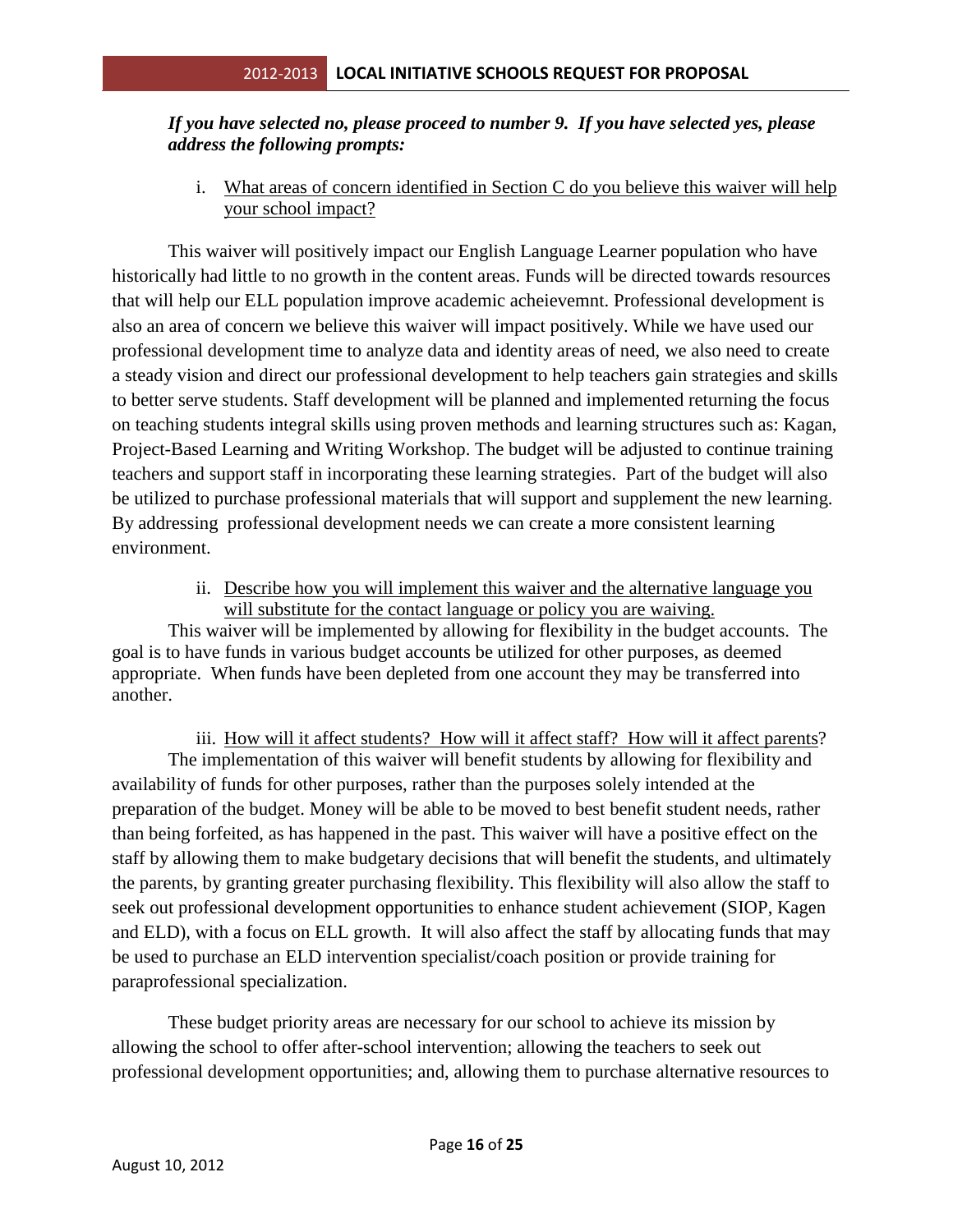supplement and/or enhance the existing curriculum, such as, core literature or ELD supplemental programs focusing on Listening and Speaking.

9. *A Requirement for "mutual consent"*

**X** *Yes, we are selecting this waiver No, we are not selecting this waiver*

#### *If you have selected no, please proceed to number 10. If you have selected yes, please address the following prompts:*

- i. What areas of concern identified in Section C do you believe this waiver will help your school impact?
- ii. Describe how you will implement this waiver and the alternative language you will substitute for the contract language or policy you are waiving.
- iii. How will it affect students? How will it affect staff? How will it affect parents?
- iv. What areas of concern identified in Section C do you believe this waiver will help your school impact?

We will avoid the fiasco that has occurred in the past eight years. Glassell Park Elementary has been the recipient of several must-place teachers by the District. These teachers have had no knowledge of the school culture, and refused to follow district- mandated programs. Staff morale has been severely affected with the addition of these must-place teachers. The school has struggled to achieve the API/AMAO goals and is now in PI4 status.

LAUSD and UTLA have negotiated a Memorandum of Understanding ("MOU") regarding specific provisions in the Local Initiative Schools petitions that include, but is not limited to, personnel policies. As a Local Initiative School of the Los Angeles Unified School District, Glassell Park Elementary will comply with all No Child Left Behind Act (NCLBA) requirements of teachers and paraprofessionals.

Glassell Park will follow all District personnel policies and practices. The school retains the right to select and evaluate teaching and administrative staff, including the coordinator, the special education teachers, and the resource teacher.

Glassell Park will abide by district policy, procedures, and collective bargaining agreements for employee selection. The school will make its recommendations to the Local District Superintendent for administrative candidates and the Local District Superintendent will make the final decision. All administrative positions at Glassell Park shall be filled in accordance to District and Personnel Commission policies and filled by individuals with the appropriate credentials for such administrative positions. Credentialed administrators will be recommended to the Local District Superintendent for a final determination. While Glassell Park recommends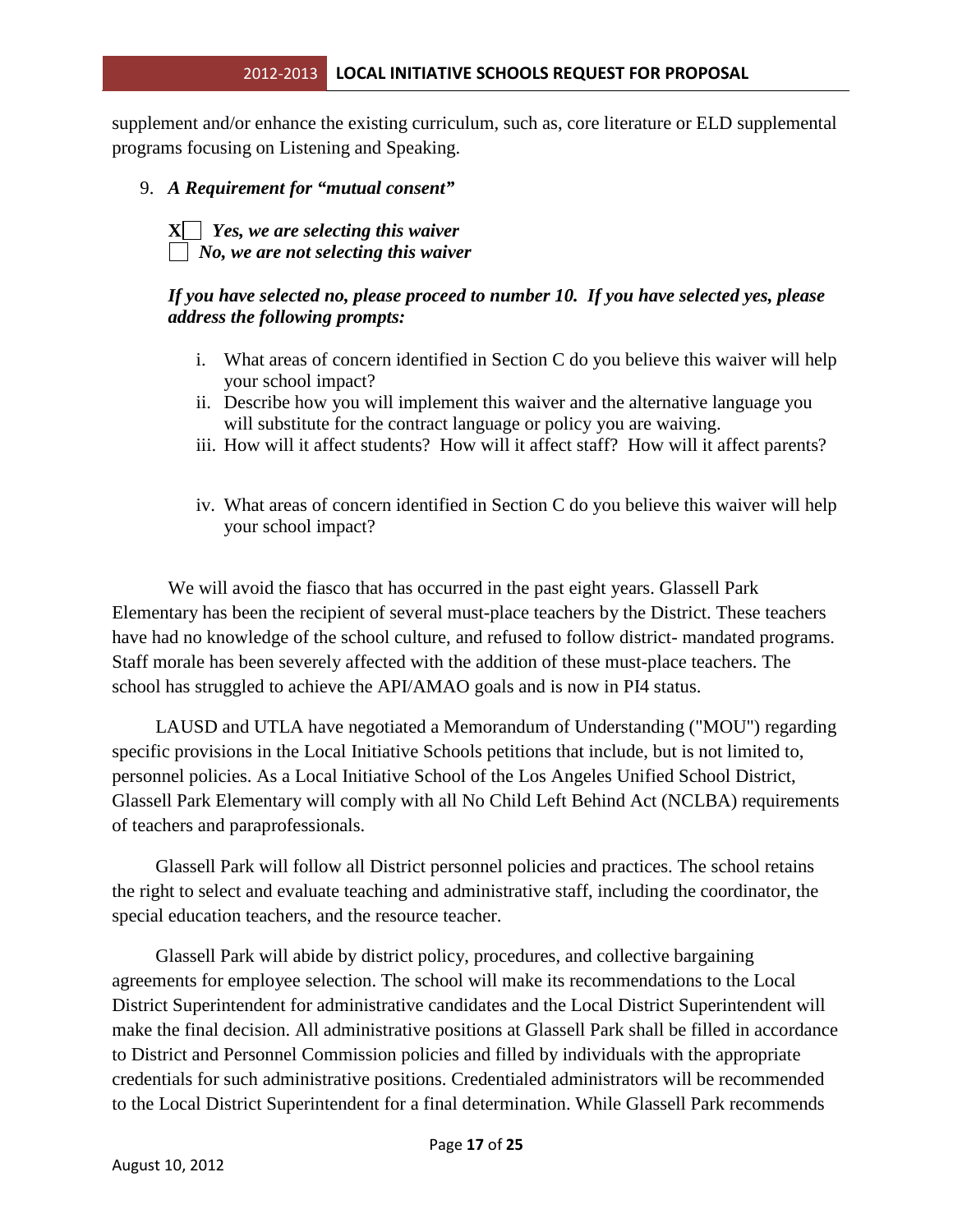employees through an interview process and in accordance to District and Personnel Commission policies, the District is the employer and all candidates must be processed through the District. As a Local Initiative School, Glassell Park will abide by all present and future employee-related contractual agreements with UTLA, AALA, Local 99 and other collective bargaining units in LAUSD. All employees shall be compensated according to District contracts and the respective collective-bargaining agreements. Staff is subject to District decisions regarding reduction in force and layoffs.

We will adhere to all court mandates and state and federal laws including the Rodriquez Consent Decree and OCR guidelines. Each self-contained classroom teacher will have appropriate credentials issued by the State Commission on Teacher Credentialing for his/her teaching assignment. Non-self-contained classroom teachers will have appropriate credentials consistent with state legislation and Title I, No Child Left Behind legislation. The District will monitor all credentials. At the close of each school year, the principal shall evaluate the faculty consistent with District policy.

Glassell Park will continue to recruit qualified bilingual personnel (teachers, paraprofessionals, office staff, etc.) consistent with District hiring policies and will staff programs, which will attract and serve English Learner students.

#### **A. Staff Selection Process**

Glassell Park Elementary will abide by district policy, procedures, and collective bargaining agreements for employee selection. The school will make its recommendation to the Local District Superintendent who will make the final decision.

Staff is subject to District decisions regarding reduction in force, mandated furloughs, layoffs, and any other District personnel decisions regarding salaries, classifications and assignments. Glassell Park staff shall consist of persons who are committed to the school's philosophy. Selection of Certificated and Classified Personnel (to include teachers, administrators, and support personnel) will be conducted as follows:

1. The selection process will be facilitated by a Personnel Team designated to participate in the selection of full-time certificated staff for the school. The team shall consist of:

- a) Four teachers (two elected for that purpose, plus the Chapter Chair and the appropriate department of grade level chair for the opening being filled);
- b) The Principal or designated administrator;
- c) A classified employee selected by the school's classified staff;
- d) Two parents selected by the parents on the School Site Council

Decisions of the Personnel Team, to become final, are subject to the independent concurrence/consent of the Principal. The Personnel Team (but with administration represented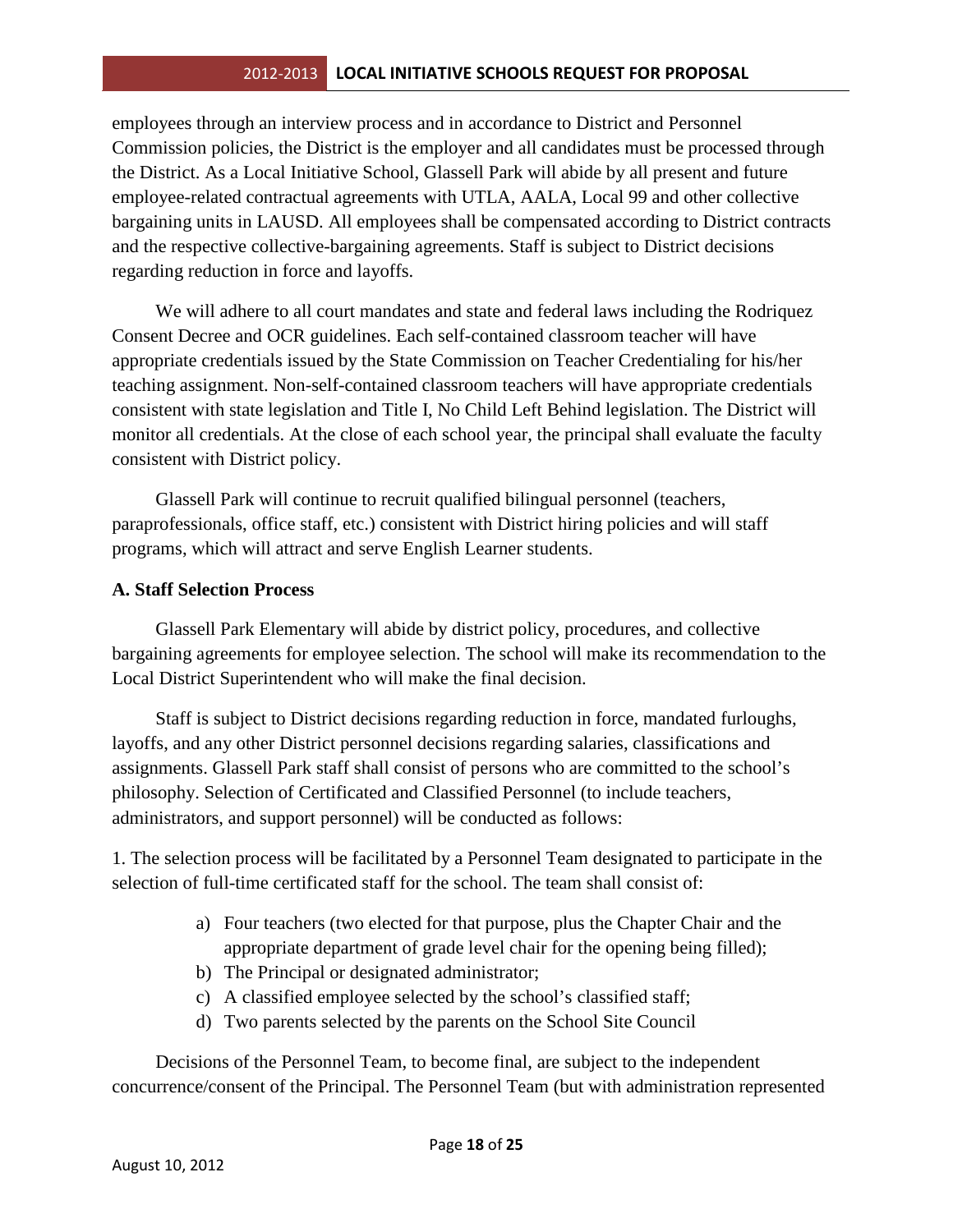by an administrator other than the Principal) shall also participate in the selection of the school's Principal, subject to the independent concurrence/consent of the Superintendent or designee. Principal removals or reassignments remain within the authority of the Superintendent and District.

## **B. Selection of Teacher(s)**

Teaching staff members shall be selected as follows:

With regard to selection, Glassell Park will adhere to all court mandates and state and federal laws including the Rodriquez Consent Decree and Office of Civil Rights guidelines. Credentialed teachers interested in filling a position will be asked to submit a resume plus three letters of recommendation from former employers or other references. The Personnel Team will interview an applicant, who is being considered for selection. Members of this Personnel Team will prepare questions specifically directed to the applicant's understanding of the practices indicated in the teacher criteria (see "Selection of Certificated and Classified Personnel" above). Final candidates will be asked to present a demonstration lesson at a particular grade level while being observed by members of the Personnel Team.

#### **C. Selection of Administrator(s)**

In addition to the above procedures, prospective administrators will be interviewed by Personnel Team, and will be recommended for approval based upon a two-thirds majority vote. The District board and the designated representatives of the Glassell Park Elementary staff will select the administrator(s) from the list of candidates recommended by the Personnel Team.

## **D. Selection of Paraprofessionals**

Paraprofessionals will be required to pass a basic skills/competency test. The teacher of the class that has the opening and the administrator will do interview and selection. Paraprofessionals hired after January 8, 2002, who work in a program supported with funds under NCLBA, will meet the following qualifications:

1. Will have completed at least two years of study at an institution of higher education; 2. Will have obtained an associate's (or higher) degree; or 3. Will meet a rigorous standard of quality and can demonstrate through a formal state or local academic assessment in knowledge of, and the ability to assist in instructing, reading readiness, writing, writing readiness, mathematics, and mathematics readiness.

The exceptions for paraprofessionals are for those who act as translators or whose duties consist solely of conducting parental involvement activities.

## **E. Description of Duties**

*Teachers*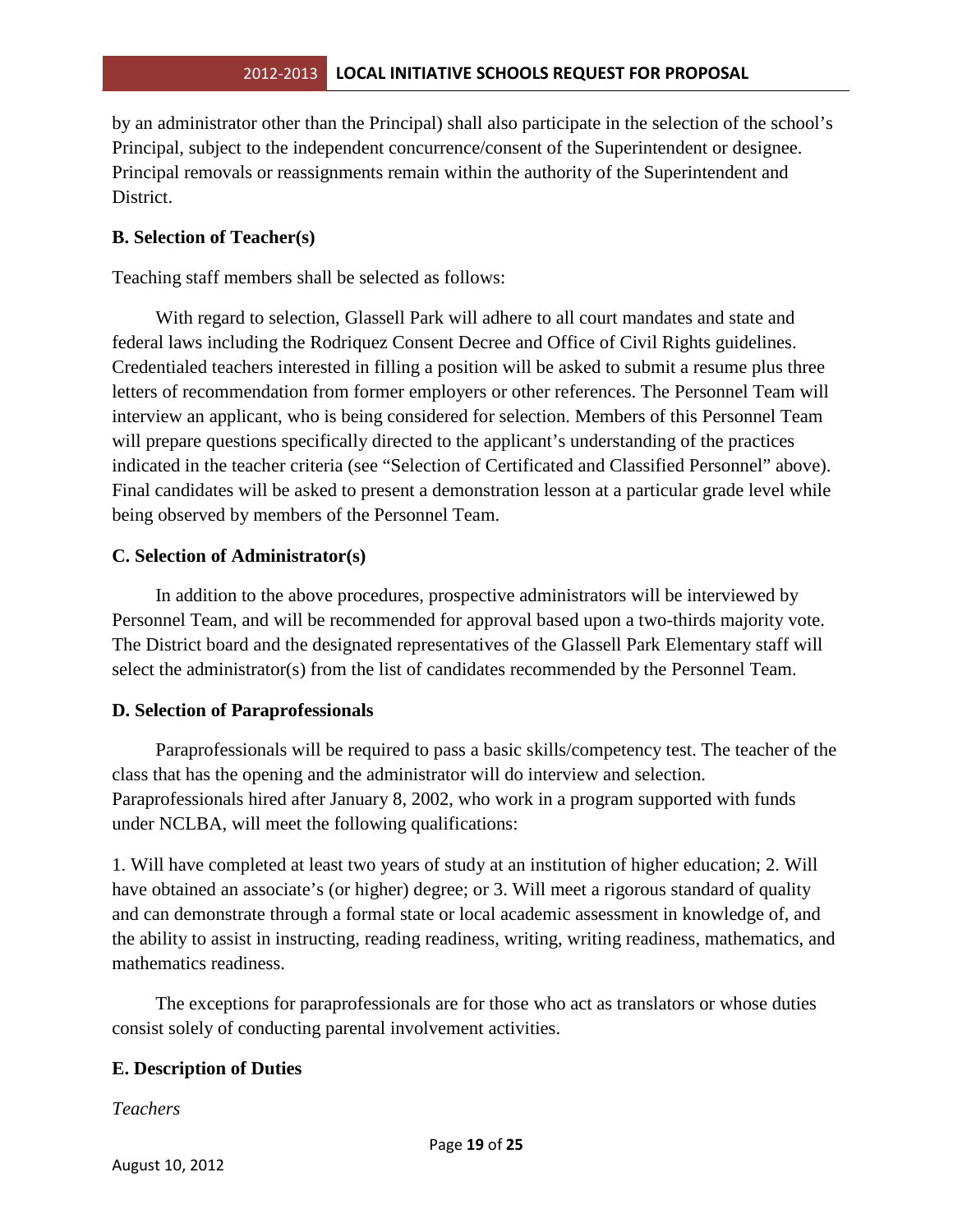- Provide a quality, enriched, and integrated curriculum
- Provide continual assessment of student progress and maintain records
- Continually evaluate classroom performance to meet the changing needs of student
- Provide an effective room environment that reflects and facilitates the academic program
- Provide peer assistance to fellow teachers
- Continue to work on professional growth
- Actively strive for continuous and open communication with parents
- Regular, punctual attendance

#### *Administrator(*s)**:**

- Ensure effective collaboration with the Glassell Park Elementary stakeholders
- Oversee the business practices of the school
- Oversee the instructional program
- Provide opportunities for professional growth
- Facilitate communication among staff, parents and community
- Assist with student discipline
- Regular, punctual attendance

#### *10. Process for determining teacher assignments*

 *Yes, we are selecting this waiver* **X** *No, we are not selecting this waiver*

#### *If you have selected no, please proceed to number 11. If you have selected yes, please address the following prompts:*

- i. What areas of concern identified in Section C do you believe this waiver will help your school impact?
- ii. Describe how you will implement this waiver and the alternative language you will substitute for the contract language or policy you are waiving.
- iii. How will it affect students? How will it affect staff? How will it affect parents?

#### *11. Process for assigning teachers to grade levels, subjects, classes, etc.*

 *Yes, we are selecting this waiver* **X** *No, we are not selecting this waiver*

#### *If you have selected no, please proceed to number 12. If you have selected yes, please address the following prompts:*

i. What areas of concern identified in Section C do you believe this waiver will help your school impact?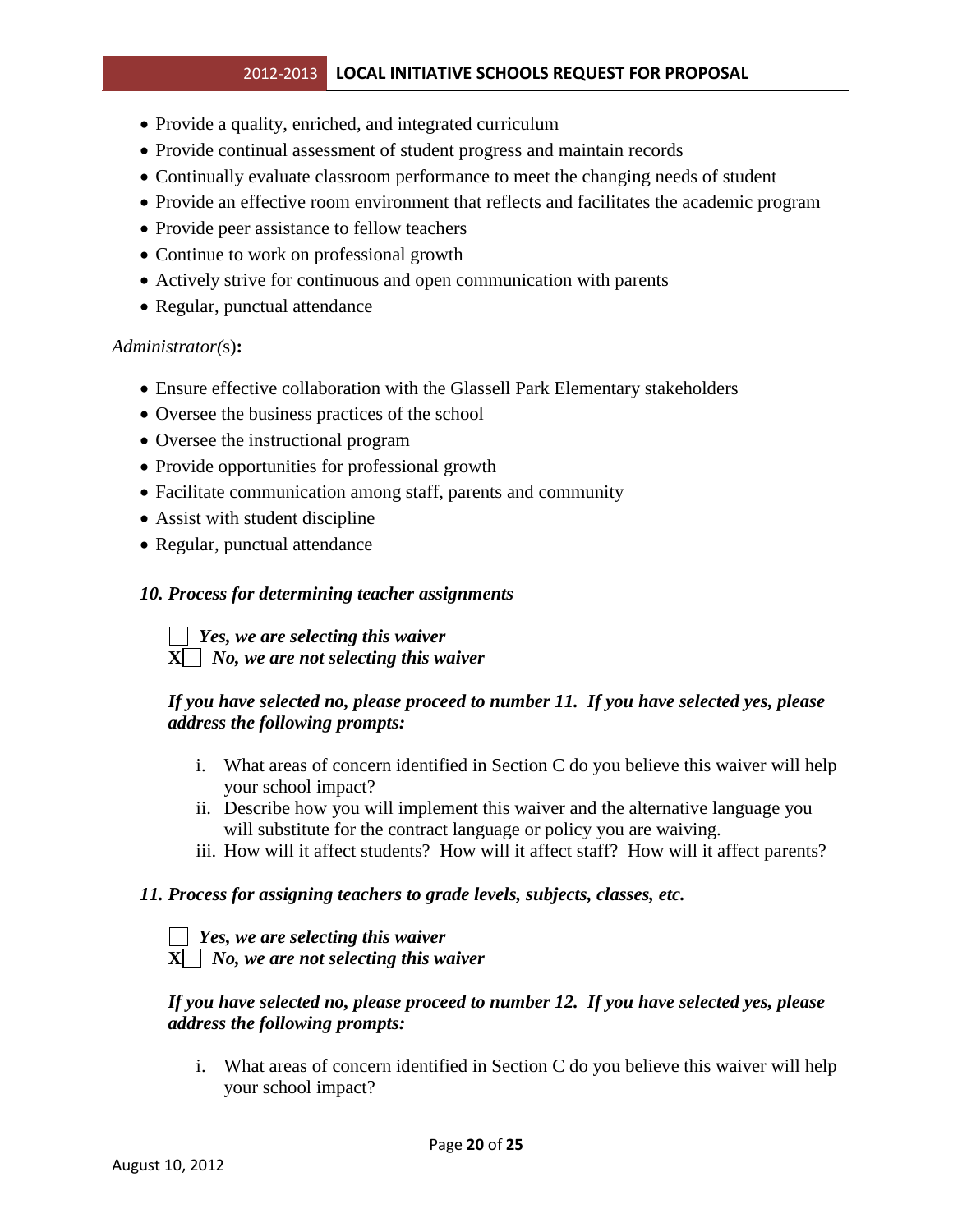- ii. Describe how you will implement this waiver and the alternative language you will substitute for the contract language or policy you are waiving.
- iii. How will it affect students? How will it affect staff? How will it affect parents?

#### *12. School student discipline guidelines and code of conduct*

#### *Yes, we are selecting this waiver*  $X \cap N$ *o, we are not selecting this waiver*

#### *If you have selected no, please proceed to number 13. If you have selected yes, please address the following prompts:*

- i. What areas of concern identified in Section C do you believe this waiver will help your school impact?
- ii. Describe how you will implement this waiver and the alternative language you will substitute for the contract language or policy you are waiving.
- iii. How will it affect students? How will it affect staff? How will it affect parents?

#### *13. School health and safety matters*

#### *Yes, we are selecting this waiver* **X** *No, we are not selecting this waiver*

#### *If you have selected no, please proceed to number 14. If you have selected yes, please address the following prompts:*

- i. What areas of concern identified in Section C do you believe this waiver will help your school impact?
- ii. Describe how you will implement this waiver and the alternative language you will substitute for the contract language or policy you are waiving.
- iii. How will it affect students? How will it affect staff? How will it affect parents?

#### *14. Additional waivers*

#### **G. FAMILY AND COMMUNITY ENGAGEMENT**

*In Local Initiative Schools, families and community organizations are expected to participate as partners in expanding learning opportunities and support services for students. Describe what family and community engagement will look like at your school. Explain how families will be meaningfully involved in their child's education.* 

Glassell Park Elementary School recognizes that a critical part of effective schooling is parent involvement. Research has shown that involvement by parents as partners in their children's education contributes greatly to student achievement and social development. Glassell Park Elementary has encouraged parental involvement in PTA, ELAC (English Learner Advisory Committee), SSC (school site council), and Student-led Parent Teacher Conferences. In addition, our school has meaningfully involved our parents in other school events. We have invited parents to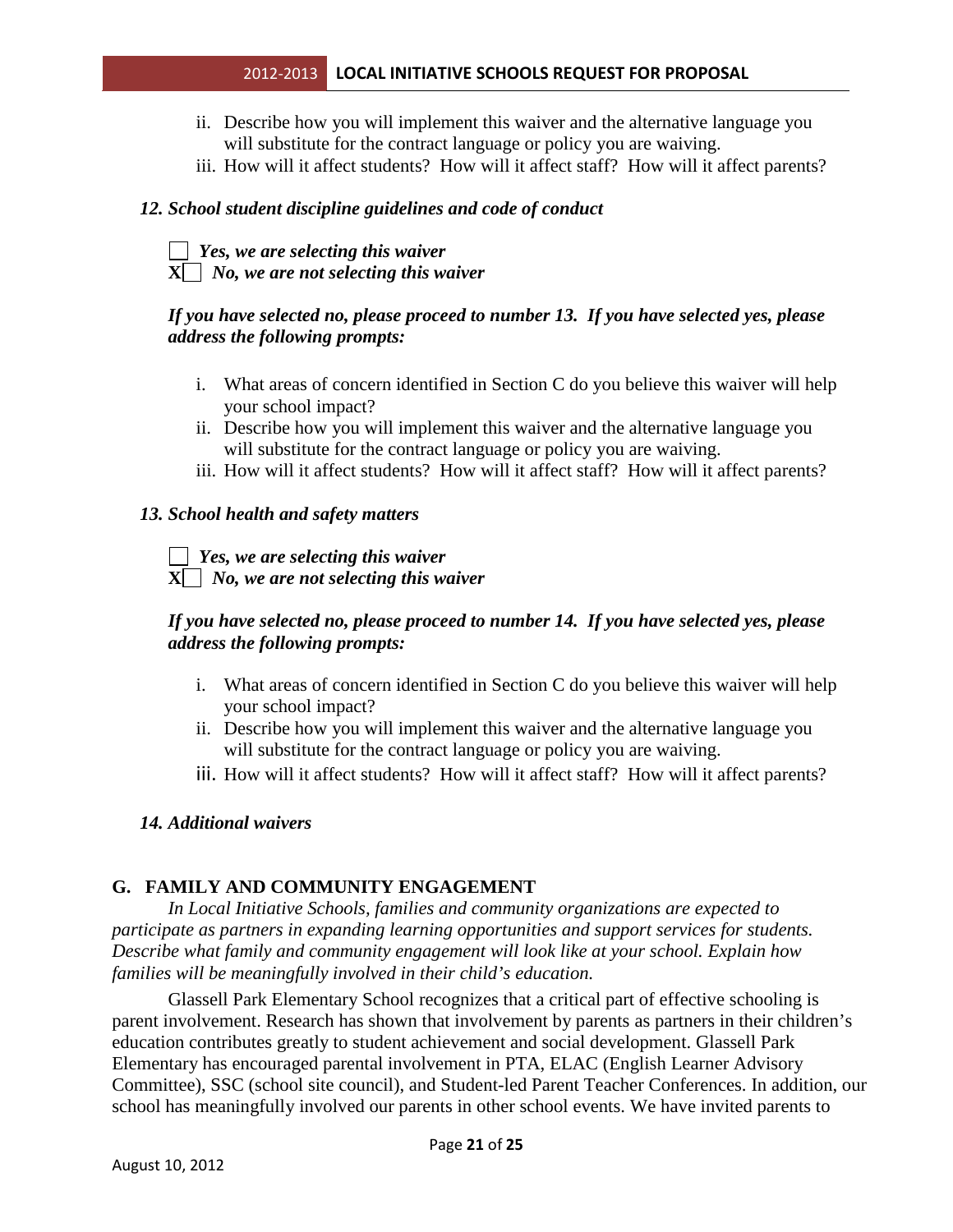Books and Breakfast so they may observe students participating in learning activities that can then be implemented at home. At Family Math Night, students and their families are welcome to enjoy learning games that reinforce math skills and concepts. Our Enrich LA Community Garden and the Community Clean Up event impact the neighborhood at large as these are geared to improve community pride and a sense of belonging.

Barriers that hamper parent participation have been encountered. Lack of time, a need for deeper understanding of the cultural diversity in our neighborhood, socioeconomic factors, lack of awareness of types of volunteer work available, lack of timely communication between school and home, language barriers, and lack of awareness of the benefits of parental involvement have hindered meaningful engagement between parents and community. We strongly feel that family and community engagement is a fundamental factor of student success.

Creating and having personal connections with our parents will help to overcome lack of parent participation. Several new outreach opportunities during evenings, weekends, and instructional days will be available where parents, staff, and students will have the chance to connect and get to know each other. Another way we will overcome these barriers at our school will be by establishing clear communication with parents via a monthly calendar. This calendar will contain listings of activities and volunteer opportunities available to parents. The school can also keep parents informed through student-created invitations to school/classroom events (especially for those that can utilize parent involvement). Holding parent-staff meetings whenever necessary and informing families through robocall in their language will keep the lines of communication open and will also give parents the opportunity to be kept informed about school events. Parent volunteer opportunities will be varied to accommodate abilities, skills, and interests as well as schedules. For instance, there will be opportunities for parental involvement before, during, and/or after school. In an effort to overcome language barriers, our school will improve recruitment, training, and language assistance that will in turn help maximize parental involvement. Furthermore, our staff will have professional development to help promote sensitivity and awareness of the socioeconomic issues and cultural diversity represented in the community where we serve*.*

Each year parents shall be invited to attend a number of regularly scheduled meetings planned at times convenient for their participation. This will keep parents informed in regards to the progress of students in the core academic program. In addition, parents will receive specific information about Title I program participants and program implementation. Through these meetings parents will be involved on an ongoing basis in the planning, review and improvement of programs, including our school parental involvement policy and school plan. These meetings will provide suggestions for, and provide information and training on family and education related topics to assist parents with their children's behavioral, academic, and/or social needs.

Our school is a vital part of the Glassell Park community. Neighborhood Council and city officials can perhaps help our school coordinate and organize community events. Connections and partnerships will be made with local organizations so that they will be incorporated into our school culture. Inviting community organizations to school events such as Harmony Project concerts and math and science fairs will be a way to begin building relationships. Glassell Park Elementary will coordinate with businesses and agencies to provide resources and services for families, students, and the community at large. Our student body can reach out to our local businesses through letters and neighborhood walking visits. A great benefit for our students will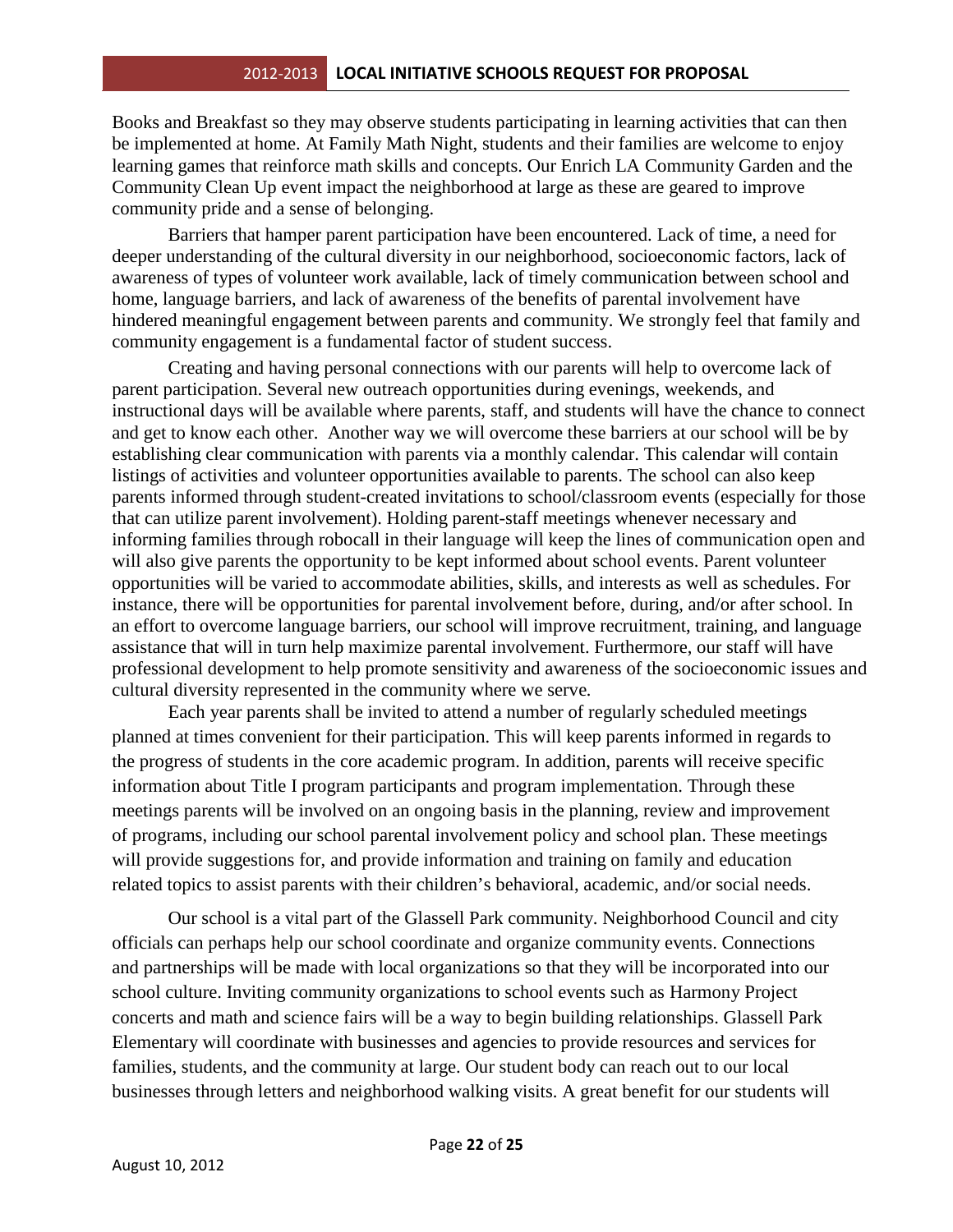be mentoring opportunities and resources made available to them as a result of the involvement of neighborhood businesses. Organizations who partner with our school will receive positive recognition from parents who live within the community. Parent and community involvement exhibits respect for families, the entire neighborhood, and our school community.

One of our main school goals is to increase parent and community involvement as partners in education. Surveys and questionnaires will be utilized to better understand how we can be of service to each other as well as to measure progress towards increased involvement. For instance, the surveys may contain questions regarding types of involvement preferences as well as questions regarding ways in which we can make it easier for parents to be able to volunteer. Open lines of communications will be the foundation for these partnerships. Our school will keep clear documentation of parent and community involvement. These records will be officially logged and reviewed throughout the year. Glassell Park Elementary will cultivate and nurture meaningful relationships with families, local organizations, city officials, businesses, and neighbors to build a community that we can all be proud to be a part of.

## **H. SCHOOL PLANNING TEAM (2-3 pages)**

The Glassell Park staff has met several times since the beginning of the 2012/13 academic year to discuss the option of becoming a Local Initiative School. A unamimous vote among staff members led us to begin learning more about the LIS model. During Professional Development time on Tuesdays staff members were able to ask questions, offer suggestions, and work collaboratively in order to analyze the needs of our students, staff and community. Later, smaller, voluntary follow-up meetings were held to narrow our focus and begin drafting the proposal. The work gathered during these smaller sessions was then shared with the whole staff. Following the whole staff's vote to accept the LIS waiver, teachers were given the opportunity to voluntarily sign up to be part of the School Planning Team. Aproximately 11 people, including teachers, support staff, and the Principal signed up to be part of this team. Subsequent to signing up, the team met to review LIS proposal requirements, brainstorm ideas, gather information, and begin drafting the proposal.

#### **School Planning Team Members**

Martha Franco - 3<sup>rd</sup> Grade Teacher Meliza Mayo  $-2<sup>nd</sup>$  Grade Teacher Olivia Martinez – Intervention Coordinator Jonathan Schooler –  $5<sup>th</sup>$  Grade Teacher Jose Salazar – Title 1 Coordinator Inga Eguizarian – Instructional Coach Becky Fierro –  $6<sup>th</sup>$  Grade Teacher Maria Shepherd –  $6<sup>th</sup>$  Grade Teacher Jumie Sugahara – Principal Stephanie Whitney – 5<sup>th</sup> Grade Teacher Yolanda Serrato - 1<sup>st</sup> Grade Teacher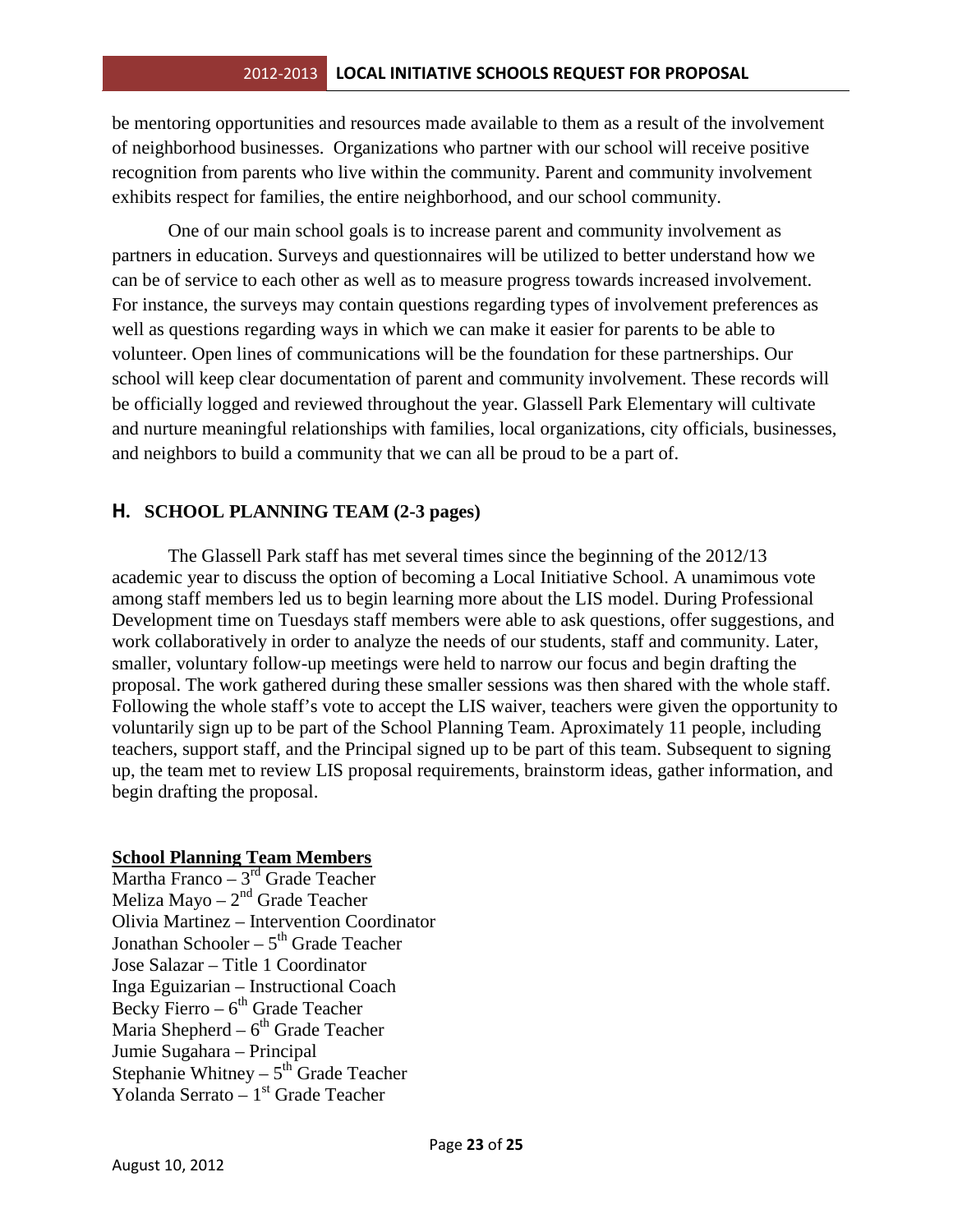Ava Polanco – SDC Teacher/UTLA Representative Michelle Villa –  $2<sup>nd</sup>$  Grade Teacher Lorena Alonso –  $3<sup>rd</sup>$  Teacher

Step 1 – Whole staff PD

- Discuss components of LIS Proposal
- Review requested Waivers
- Small group brainstorming on each section of LIS Proposal
- Design Team sign-up
- Step 2 School Planning Team Meeting #1
	- Make timeline to complete proposal
	- Set next meeting date

Step 3 - School Planning Team Meeting #2

- Review whole staff brainstorming notes
- Divide Proposal sections between members.
- Discuss expectation to have draft ready by next meeting

Step 4 - School Planning Team Meetings #3,4,5

- Review drafts
- Revise drafts
- Develop Vision & Mission statements
- Finalize drafts

During this process, parents and community members were engaged in the development of this plan as much as possible. Representatives from the School Planning Team attended both ELAC and SSC meetings to update parents and community members about our plan to become a Local Initiatve School. Proposed waivers were discussed and parent concerns and questions were addressed. The PTA president was also consulted with and asked to share this information with other PTA members. Upon acceptence from the LOOC, she will also be asked to share the final proposal in order to get parent feedback and support. Several teachers on our staff live in the Glassell Park neighborhood and are also members of the GP Neighborhood Council. They have offered to share our LIS proposal at their next council meeting so that the general community is aware of the steps our school is taking to improve student achievement.

#### **I. IMPLEMENTATION (2-3 pages)**

*It is important that Design Teams have a thorough plan for the implementation of the Local Initiative School. Design Teams should provide a proposed implementation timetable that includes a timeline of major activities to be conducted over the period of time prior to the school's opening that will ensure a successful launch of the school. The timeline should address such aspects as staff selection (principal and teachers), student recruitment and enrollment, curriculum, assessment, student support, family and community engagement, facility, operations, ensuring that essential elements are in place by the time the school opens and a plan is in place to develop the other prioritized elements in the plan.* 

*Also, keep in mind that your budget may not cover the implementation of your entire plan during the first year. Lay out a realistic implementation plan, based on funding possible donated*